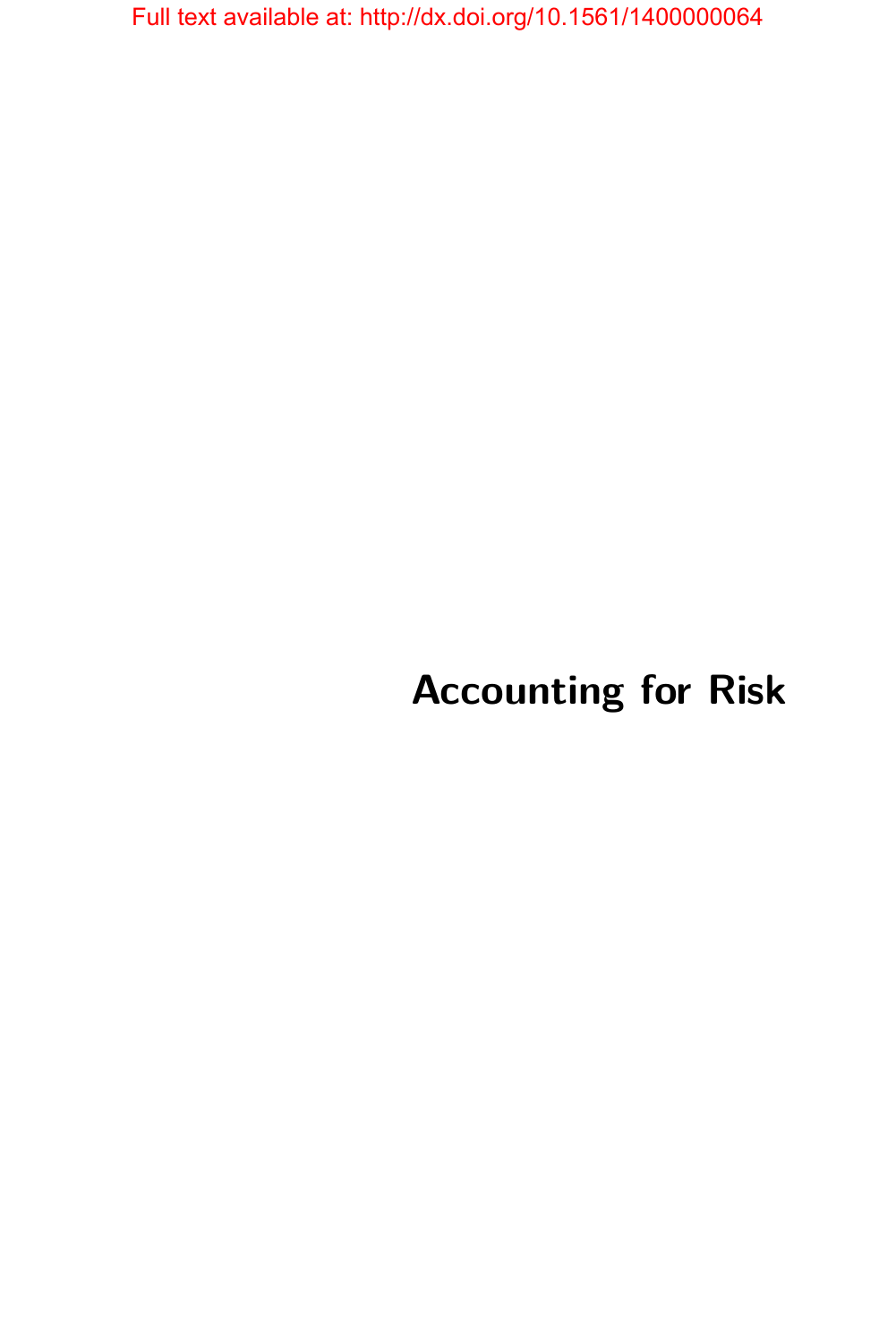## **Other titles in Foundations and Trends® in Accounting**

*Using Python for Text Analysis in Accounting Research* Vic Anand, Khrystyna Bochkay, Roman Chychyla and Andrew Leone ISBN: 978-1-68083-760-5

*Research on Corporate Sustainability: Review and Directions for Future Research* Jody Grewal and George Serafeim ISBN: 978-1-68083-718-6

*Field Experiments in Managerial Accounting Research* Sofia M. Lourenco ISBN: 978-1-68083-628-8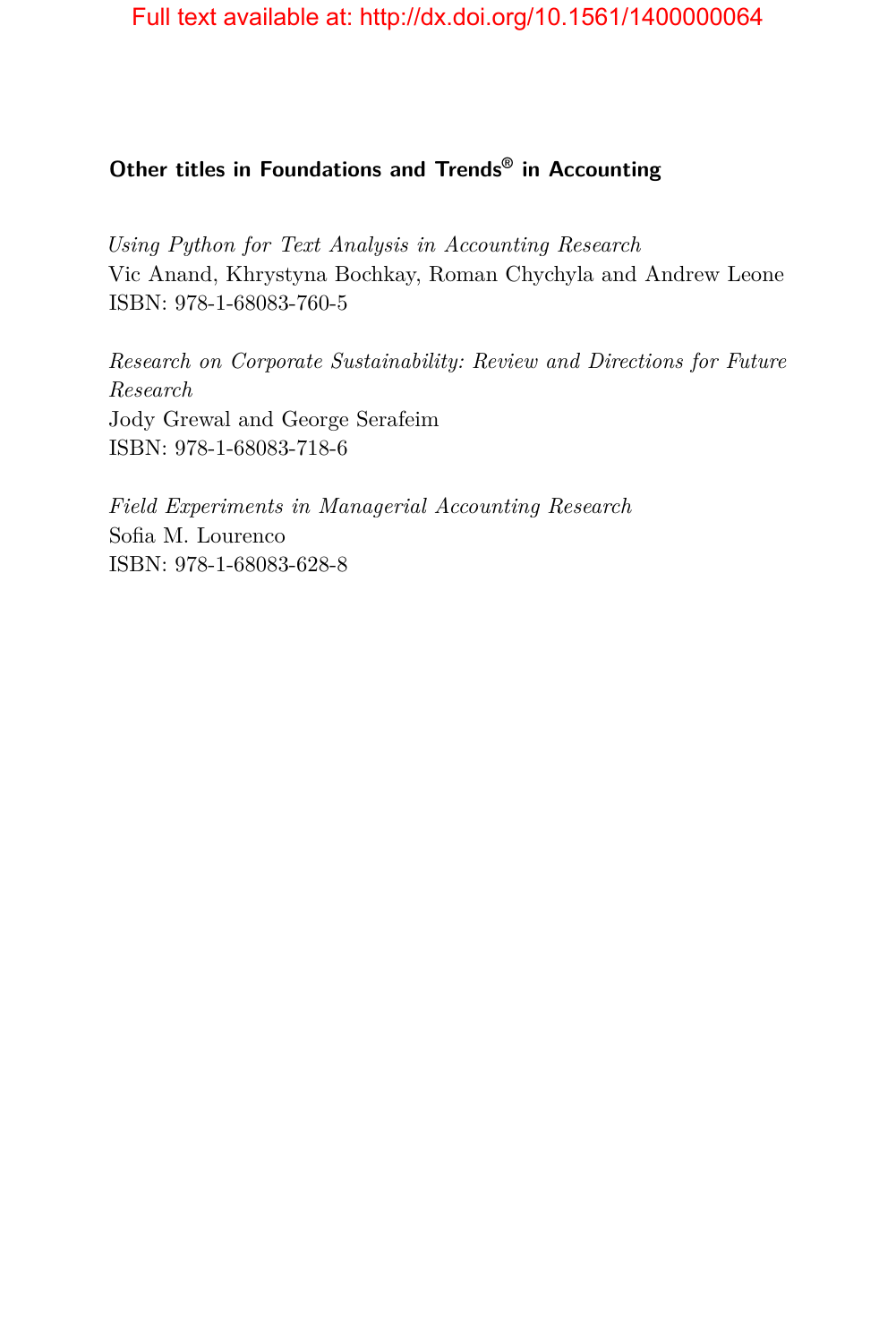# **Accounting for Risk**

## **Stephen Penman**

Columbia Business School Columbia University New York, USA Bocconi University Milan, Italy shp38@gsb.columbia.edu

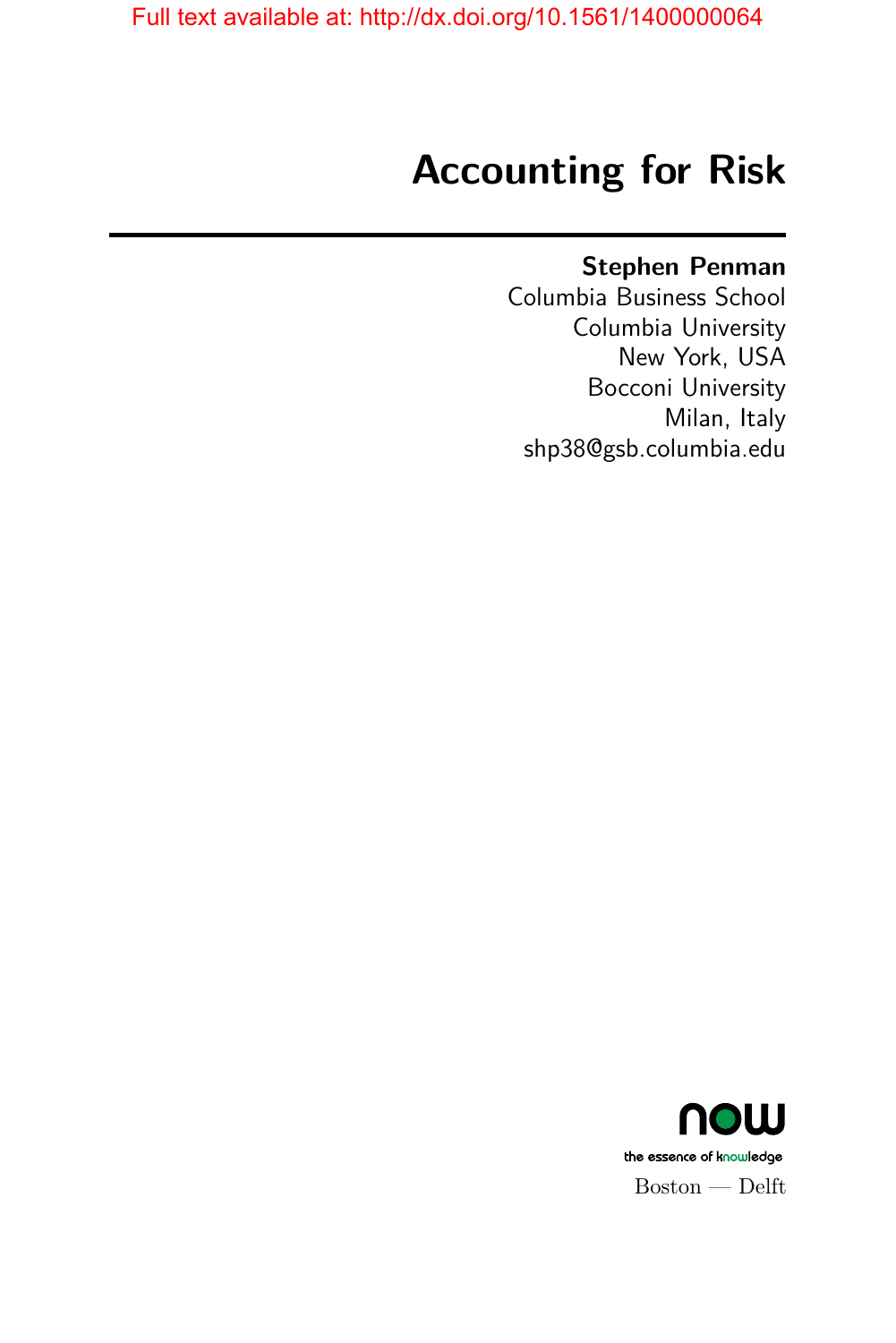# **Foundations and Trends® in Accounting**

*Published, sold and distributed by:* now Publishers Inc. PO Box 1024 Hanover, MA 02339 United States Tel. +1-781-985-4510 www.nowpublishers.com sales@nowpublishers.com

*Outside North America:* now Publishers Inc. PO Box 179 2600 AD Delft The Netherlands Tel. +31-6-51115274

The preferred citation for this publication is

S. Penman. *Accounting for Risk*. Foundations and Trends® in Accounting, vol. 15, no. 4, pp. 373–507, 2021.

ISBN: 978-1-68083-891-6 © 2021 S. Penman

All rights reserved. No part of this publication may be reproduced, stored in a retrieval system, or transmitted in any form or by any means, mechanical, photocopying, recording or otherwise, without prior written permission of the publishers.

Photocopying. In the USA: This journal is registered at the Copyright Clearance Center, Inc., 222 Rosewood Drive, Danvers, MA 01923. Authorization to photocopy items for internal or personal use, or the internal or personal use of specific clients, is granted by now Publishers Inc for users registered with the Copyright Clearance Center (CCC). The 'services' for users can be found on the internet at: www.copyright.com

For those organizations that have been granted a photocopy license, a separate system of payment has been arranged. Authorization does not extend to other kinds of copying, such as that for general distribution, for advertising or promotional purposes, for creating new collective works, or for resale. In the rest of the world: Permission to photocopy must be obtained from the copyright owner. Please apply to now Publishers Inc., PO Box 1024, Hanover, MA 02339, USA; Tel. +1 781 871 0245; www.nowpublishers.com; sales@nowpublishers.com

now Publishers Inc. has an exclusive license to publish this material worldwide. Permission to use this content must be obtained from the copyright license holder. Please apply to now Publishers, PO Box 179, 2600 AD Delft, The Netherlands, www.nowpublishers.com; e-mail: sales@nowpublishers.com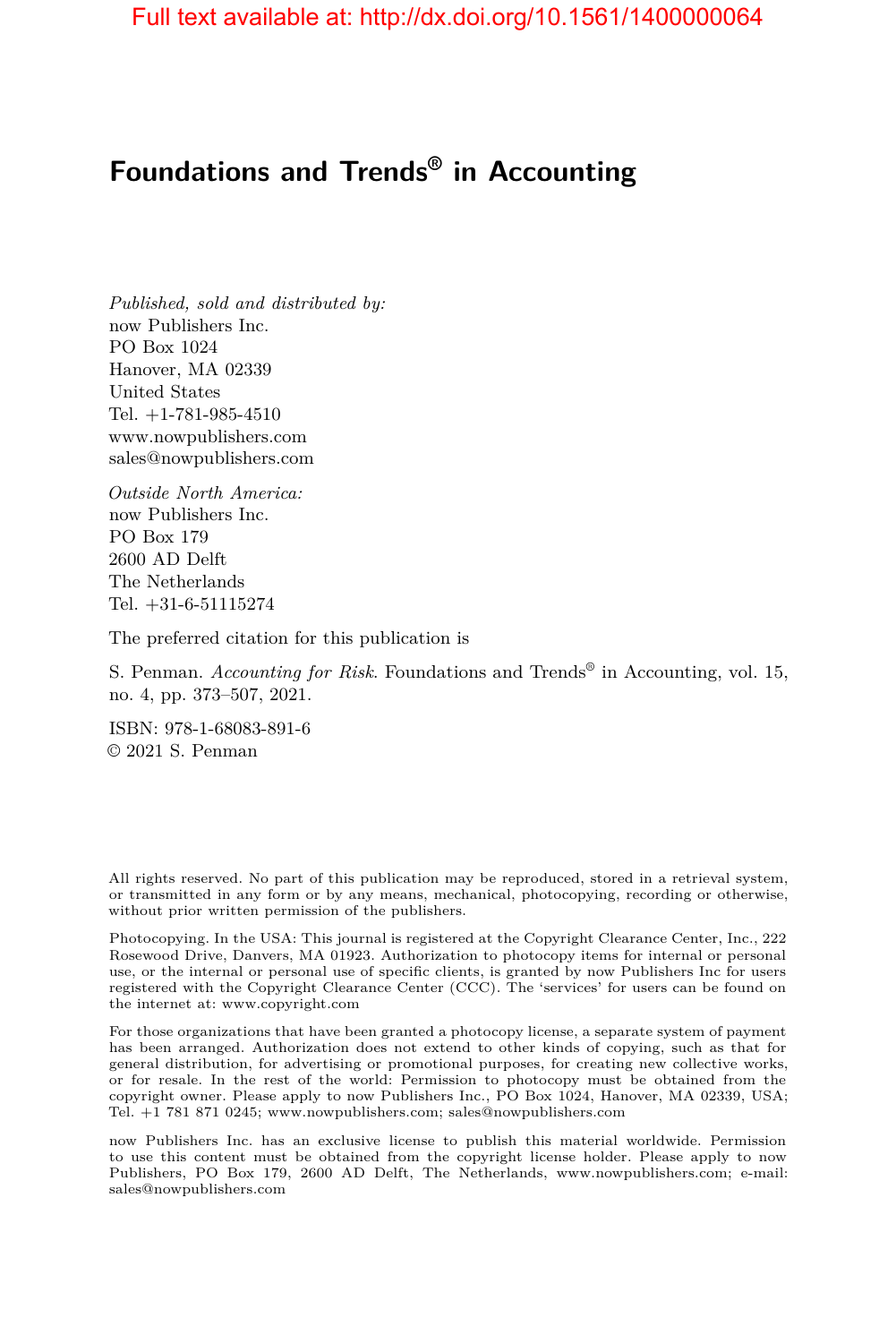# **Foundations and Trends® in Accounting** Volume 15, Issue 4, 2021 **Editorial Board**

#### **Executive Editors**

Jonathan Glover, Editor-in-Chief *Columbia University*

Stephen Penman *Columbia University*

Stefan J. Reichelstein *Stanford University and University of Mannheim*

Dan Taylor *University of Pennsylvania*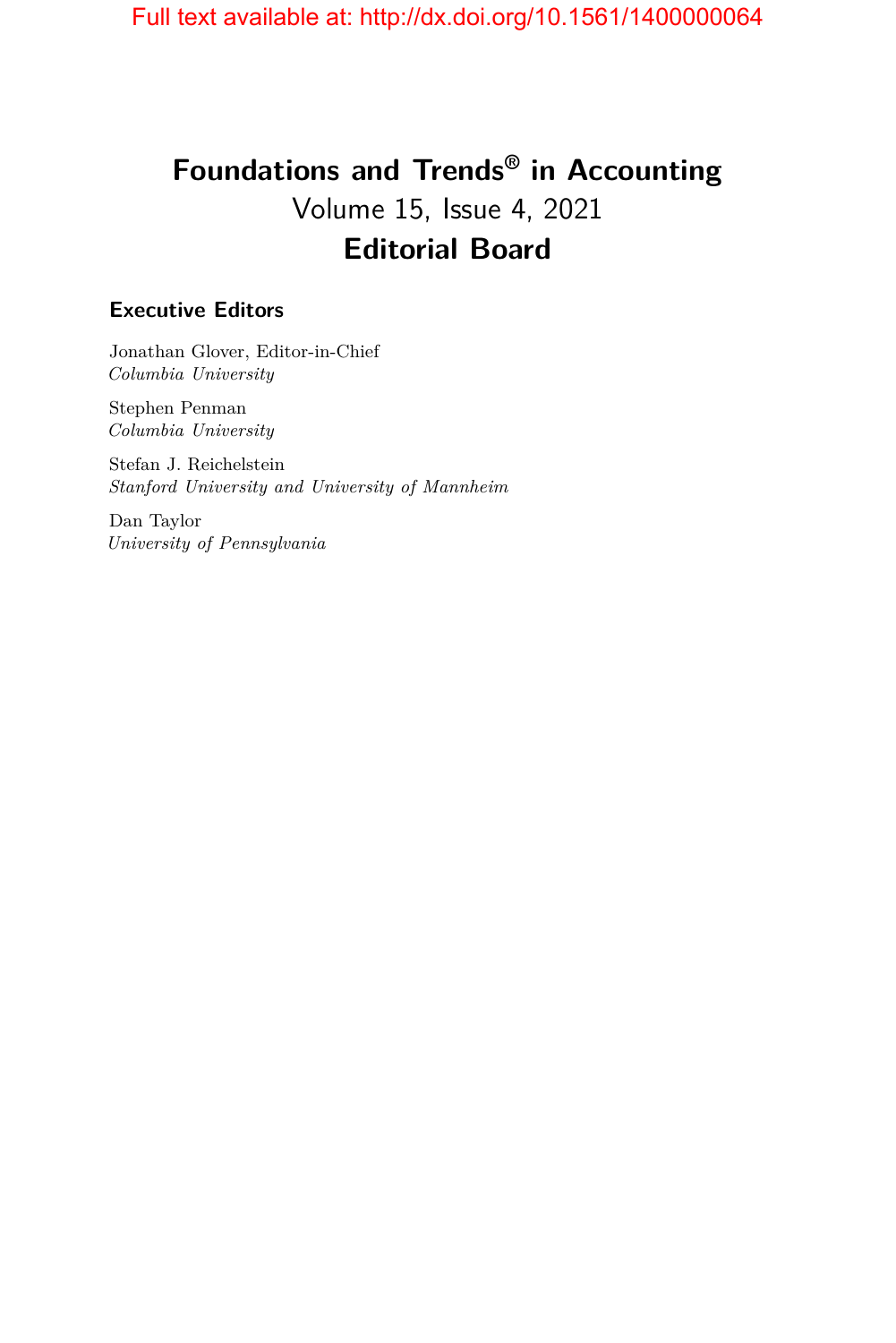# **Editorial Scope**

### **Topics**

Foundations and Trends<sup>®</sup> in Accounting publishes survey and tutorial articles in the following topics:

- Auditing
- Corporate Governance
- Cost Management
- Disclosure
- Event Studies/Market Efficiency Studies
- Executive Compensation
- Financial Reporting
- Management Control
- Performance Measurement
- Taxation

### **Information for Librarians**

Foundations and Trends® in Accounting, 2021, Volume 15, 4 issues. ISSN paper version 1554-0642. ISSN online version 1554-0650. Also available as a combined paper and online subscription.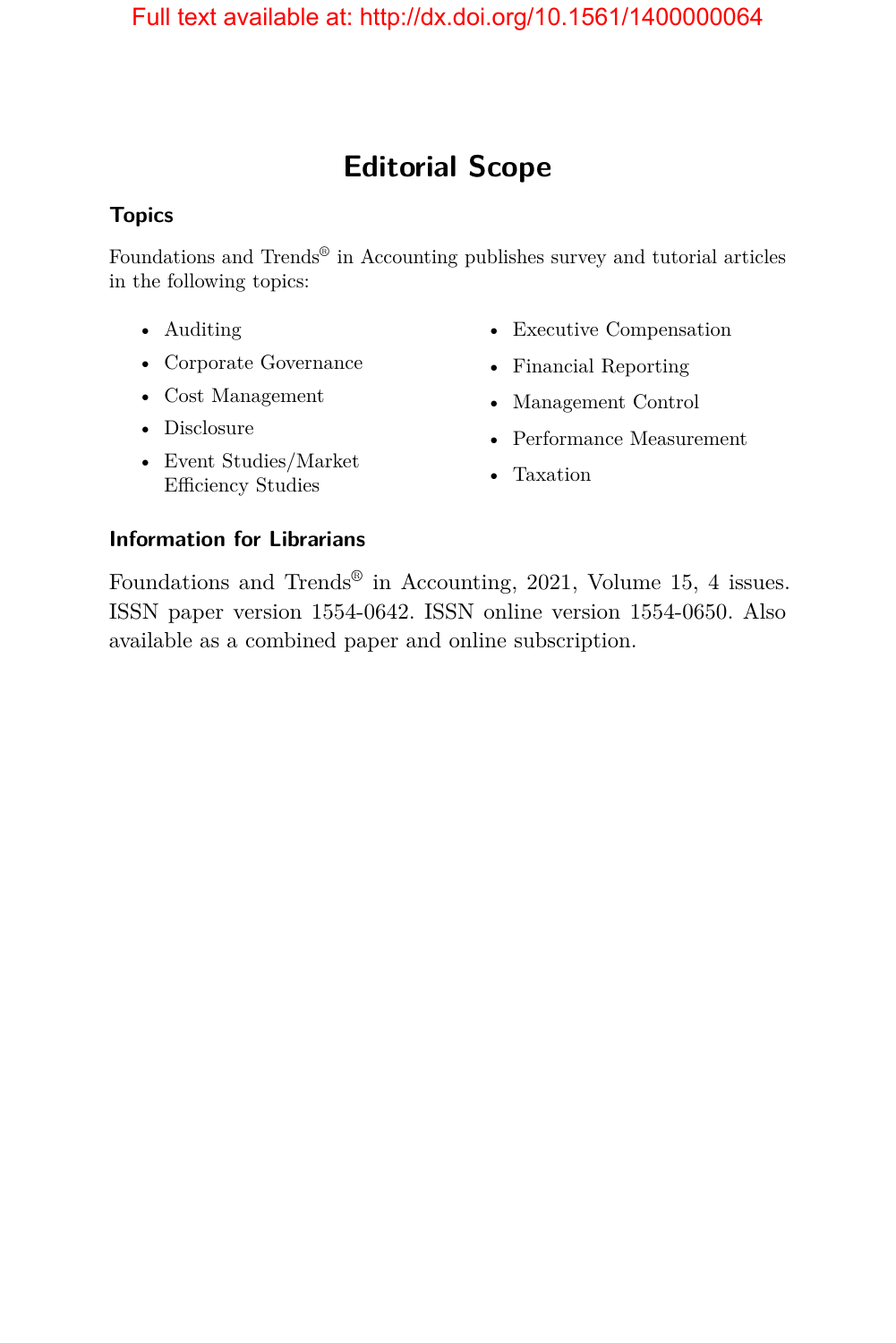# **Contents**

| 1              |                                                       | <b>Introduction</b>                                                                                            | $\overline{2}$ |
|----------------|-------------------------------------------------------|----------------------------------------------------------------------------------------------------------------|----------------|
| $\overline{2}$ | <b>Accounting Principles</b>                          |                                                                                                                |                |
|                | 2.1                                                   | An Accounting Education: Accounting 101                                                                        | 9              |
|                | 2.2                                                   | Accounting Principles, Earnings Growth, and Risk                                                               | 15             |
| 3              | <b>Accounting Principles and Asset Pricing Theory</b> |                                                                                                                | 18             |
|                | 3.1                                                   | No-Arbitrage Asset Pricing Theory                                                                              | 18             |
|                | 3.2                                                   |                                                                                                                | 21             |
|                | 3.3                                                   | Accounting and the Cash-to-Cash Cycle                                                                          | 23             |
|                | 3.4                                                   | Accounting for the Generation of Value and the                                                                 |                |
|                |                                                       |                                                                                                                | 24             |
|                | 3.5                                                   | Accounting for Consumption                                                                                     | 25             |
|                | 3.6                                                   | Accounting for the Risk to Consumption <b>Constanting</b> for the Risk to Consumption                          | 28             |
|                | 3.7                                                   | Some Reservations About Asset Pricing Theory                                                                   | 45             |
| 4              | <b>Accounting for Risk: Empirical Evidence</b>        |                                                                                                                |                |
|                | 4.1                                                   | Accounting Numbers Convey Risk and Return                                                                      | 49             |
|                | 4.2                                                   | A Composite Accounting-Based Indicator of                                                                      |                |
|                |                                                       | Risk and Return <b>Exercise 2018</b> Risk and Return <b>Exercise 2018</b>                                      | 60             |
|                | 4.3                                                   | <b>Accounting Principles and Contemporaneous</b>                                                               |                |
|                |                                                       | Earnings and Returns entertainment and the set of the set of the set of the set of the set of the set of the s |                |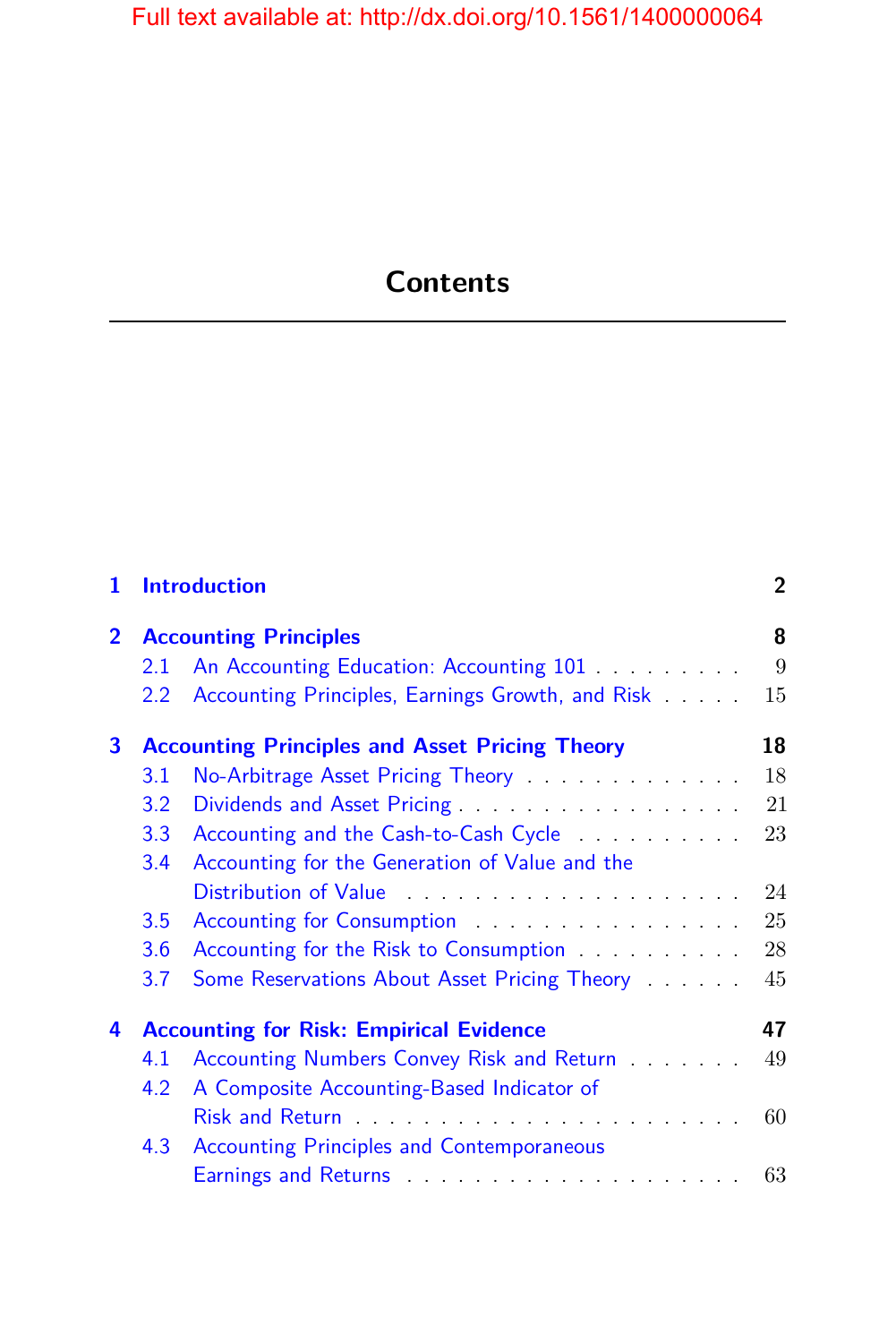| 5 | <b>Handling Accounting Numbers in Financial</b>               |                                                                                                                                                                                                                                |     |  |
|---|---------------------------------------------------------------|--------------------------------------------------------------------------------------------------------------------------------------------------------------------------------------------------------------------------------|-----|--|
|   |                                                               | <b>Statement Analysis</b>                                                                                                                                                                                                      | 67  |  |
|   | 5.1                                                           |                                                                                                                                                                                                                                | 67  |  |
|   | 5.2                                                           |                                                                                                                                                                                                                                | 71  |  |
|   | 5.3                                                           | Estimating the Required Return from Accounting Data                                                                                                                                                                            | 72  |  |
|   | 5.4                                                           | Performance Measurement                                                                                                                                                                                                        | 77  |  |
| 6 | <b>Handling Accounting Numbers in Empirical Asset Pricing</b> |                                                                                                                                                                                                                                |     |  |
|   | 6.1                                                           | How Accounting Numbers Enter Extant Factor Models                                                                                                                                                                              | 86  |  |
|   | 6.2                                                           | The Information in Accounting Numbers                                                                                                                                                                                          |     |  |
|   |                                                               |                                                                                                                                                                                                                                | 90  |  |
|   | 6.3                                                           |                                                                                                                                                                                                                                | 94  |  |
| 7 | <b>Implications for Accounting Policy</b>                     |                                                                                                                                                                                                                                |     |  |
|   | 7.1                                                           | Historical Cost Accounting versus Fair Value Accounting<br>$\mathbb{R}^2$                                                                                                                                                      | 102 |  |
|   | 7.2                                                           | Accounting Measurement: The Accounting-Based                                                                                                                                                                                   |     |  |
|   |                                                               | Consumption Asset Pricing Model as a Foundation                                                                                                                                                                                | 104 |  |
|   | 7.3                                                           | Conservatism versus Neutrality Alexander Alexander Alexander Alexander Alexander Alexander Alexander Alexander                                                                                                                 | 107 |  |
|   | 7.4                                                           | Accounting for Intangible Assets <b>Accounting</b> for Intangible Assets                                                                                                                                                       | 107 |  |
|   | 7.5                                                           |                                                                                                                                                                                                                                | 112 |  |
| 8 | <b>Reflections and Conclusion</b>                             |                                                                                                                                                                                                                                | 113 |  |
|   | 8.1                                                           |                                                                                                                                                                                                                                | 114 |  |
|   | 8.2                                                           | Risk versus Uncertainty Marian March 2014                                                                                                                                                                                      | 116 |  |
|   | 8.3                                                           | $r-g$ . The set of the set of the set of the set of the set of the set of the set of the set of the set of the set of the set of the set of the set of the set of the set of the set of the set of the set of the set of the s | 117 |  |
|   | <b>Acknowledgments</b>                                        |                                                                                                                                                                                                                                |     |  |
|   | <b>References</b>                                             |                                                                                                                                                                                                                                |     |  |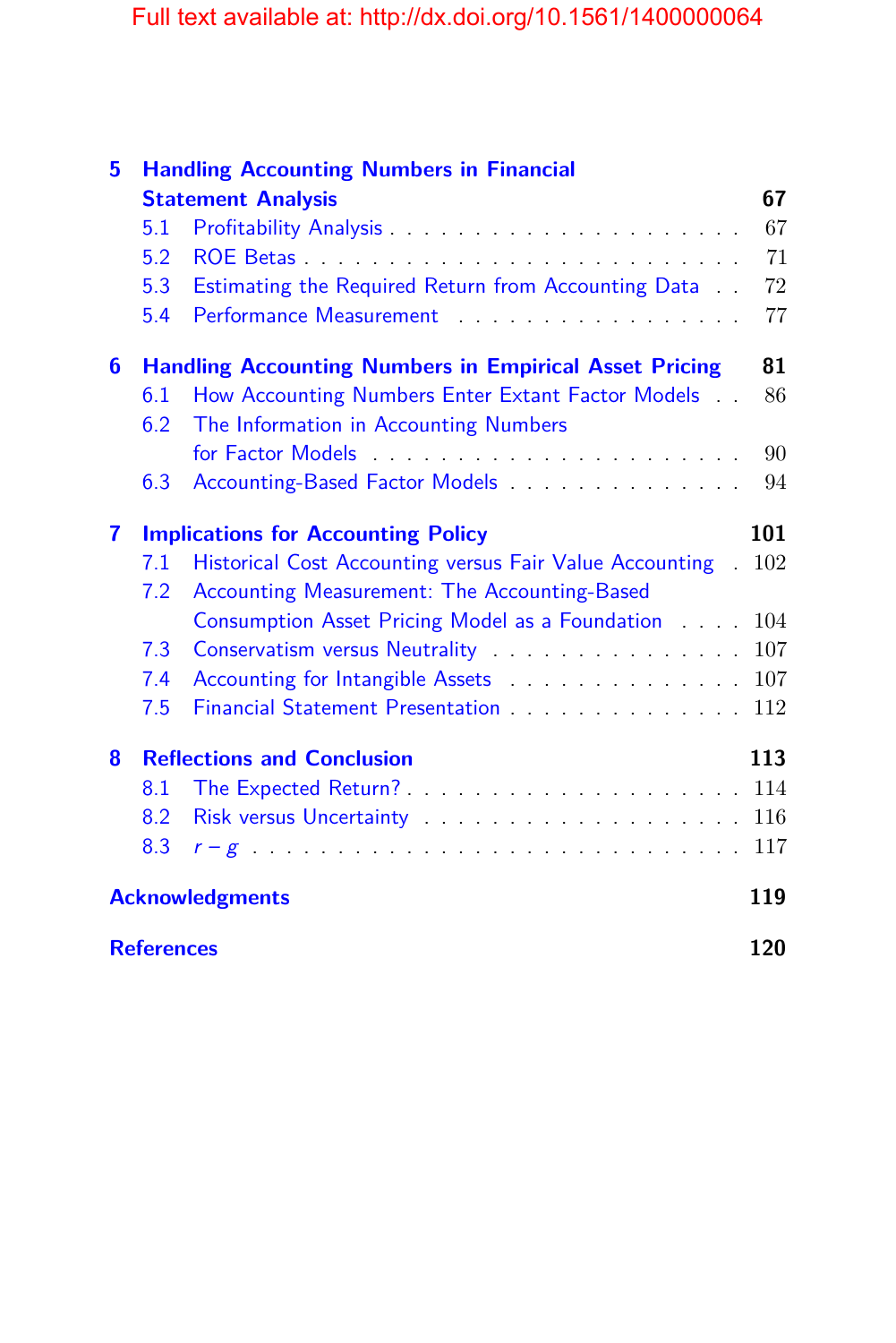# **Accounting for Risk**

Stephen Penman

*Columbia Business School, Columbia University, New York, USA; Bocconi University, Milan, Italy; shp38@gsb.columbia.edu*

#### ABSTRACT

This monograph reports on developing research that assesses the risk of equity investing from financial statements. The relevant information is conveyed by accounting numbers generated under accounting principles that respond to risk and its resolution, namely the realization principle and conservative accounting for investment. The recognition of this information leads to a financial statement analysis that extracts the risk information, to a reevaluation of performance metrics, and to revisions in risk factor models in asset pricing that utilize accounting information. The research also has implications for accounting-based valuation and for accounting standards that provide information for valuation and equity investing.

Stephen Penman (2021), "Accounting for Risk", Foundations and Trends<sup>®</sup> in Accounting: Vol. 15, No. 4, pp 373–507. DOI: 10.1561/1400000064.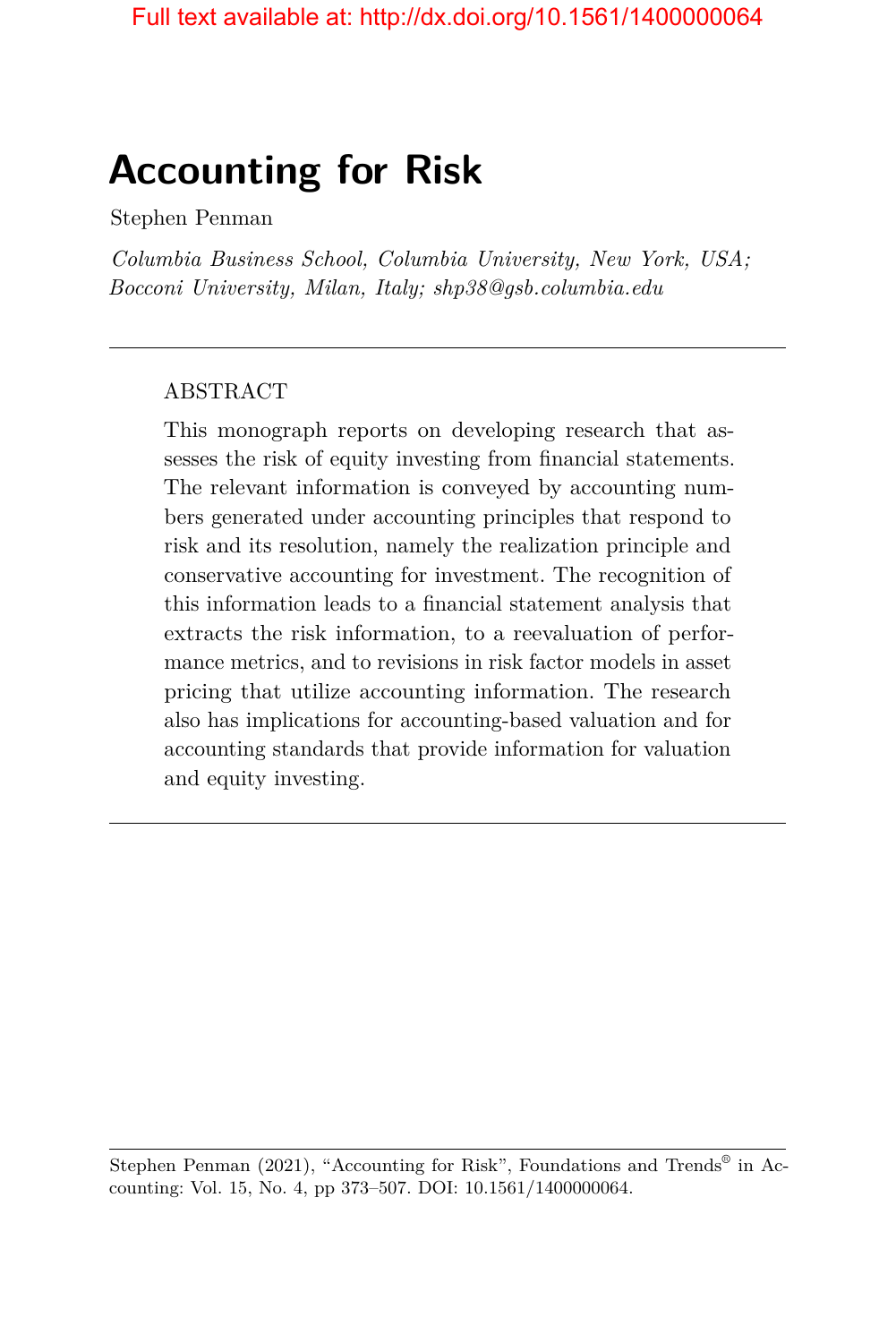# **1**

# <span id="page-9-0"></span>**Introduction**

This monograph is about using accounting information to assess risk and the required return for bearing that risk. The focus is on investing in firms and the equity claims on firms: How much should an investor discount the price of a share in a firm for risk, and how can accounting information help to answer that question? That discount is variously called the required return, the expected return, or (from the firm's viewpoint) the cost of capital.

The monograph links two strands of research.

The first is accounting-based valuation research, where value is assessed from expected cash flows, earnings, or residual earnings. The focus has been on forecasting those payoffs, with financial statement analysis providing the information to make those forecasts. However, forecasting payoffs is only one part of valuation, sometimes referred to as the numerator feature of a valuation model. The other issue is how those expected payoffs should be discounted for risk, the denominator feature. Can accounting information aid in the determination of risk and the discount rate? This monograph engages with this question.

The second research area is asset pricing, an endeavor in financial economics rather than among accountants. While "asset pricing" might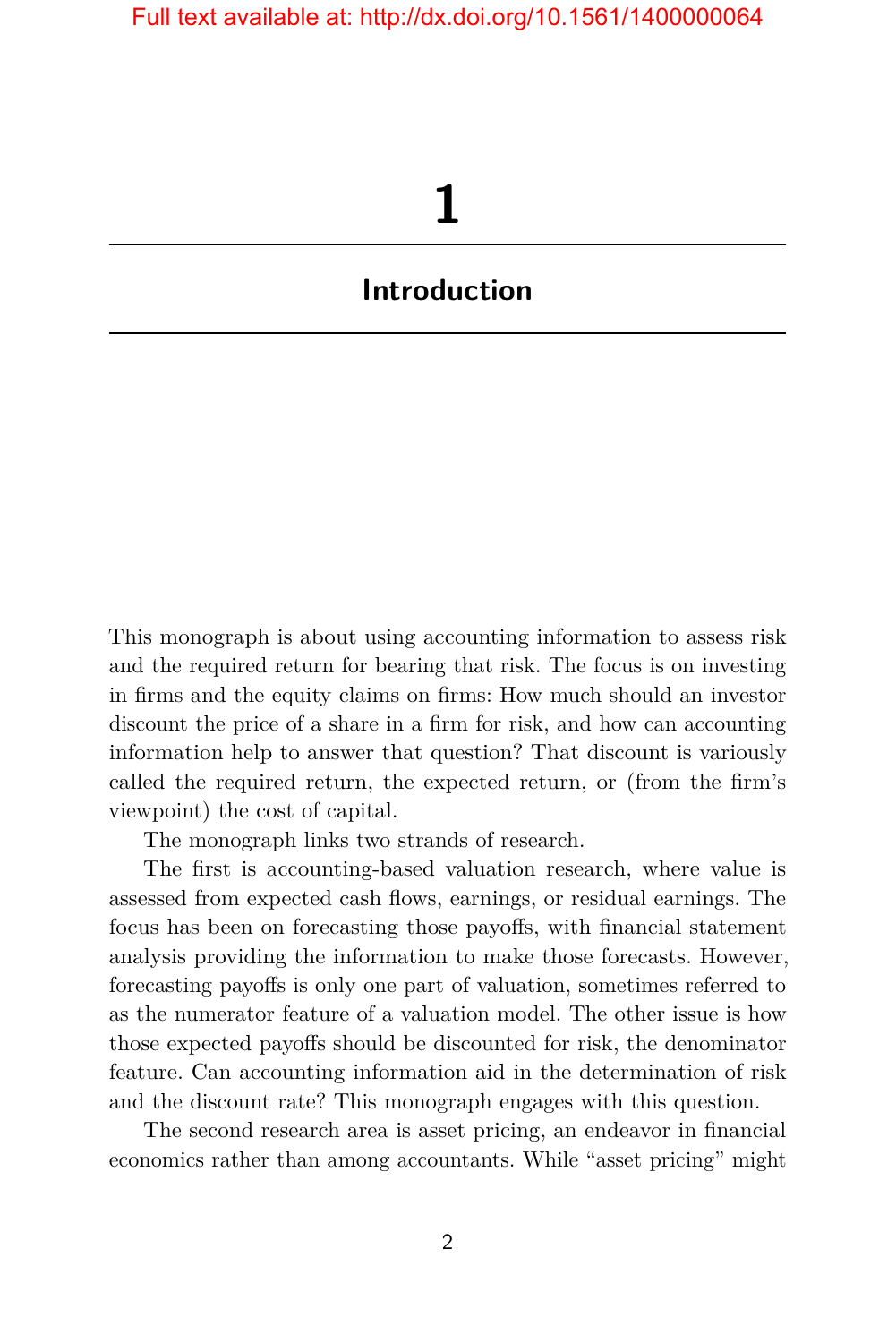suggest this research is involved in determining prices, it is actually in pursuit of the required return to investing, the risk discount to price. That is what comes out of the well-known Capital Asset Pricing Model (CAPM), for example. So, with that same orientation in this manuscript, asset pricing research is necessarily engaged. Can accounting information about risk and return be utilized in building operational pricing models?

Valuation research in accounting and asset pricing research have been working in separate silos. The two areas need to be unified, put on the same platform. That is tentatively done here by bringing the discount rate question into accounting-based valuation and integrating accounting into the determination of the expected return in asset pricing. That serves the investor who needs to evaluate both expected payoffs and the discount rate to reach a valuation; it deals comprehensively with the investor's valuation problem. This monograph does not provide the final answer; indeed, the research to date is preliminary. Its objective is help researchers along the road to a solution.

Accounting research has progressively dealt with the question of assessing risk from financial statements. Traditional financial statement analysis offered risk measures such as debt-to-equity ratios, coverage ratios, and current and quick (liquidity) ratios. However, these measures largely apply to credit analysis; they have been somewhat successful in predicting debt default with bankruptcy prediction models. The financial statement analysis for equity risk has been less explored. But there has been some progress. The advent of modern finance turned attention to accounting information that informs about CAPM return betas. Beaver *et al.* [\(1970\)](#page-17-0) was the seminal paper, followed by Rosenberg and McKibben [\(1973\)](#page-28-0) that developed the initial risk-measurement product for the BARRA firm. Subsequently accounting betas have been estimated, with ROE betas in Nekrasov and Shroff [\(2009\)](#page-25-0), "cash flow betas" in Cohen *et al.* [\(2003\)](#page-19-0), and earnings and earnings growth betas in Ellahie [\(2021\)](#page-20-0), for example. A further line of research, in Konstantinidi and Pope [\(2016\)](#page-23-0) and Chang *et al.* [\(2021\)](#page-18-0) applies quantile regressions to anticipate the dispersion of future earnings outcomes. However, the dominant thrust in accounting research has been the extraction of the so-called Implied Cost of Capital (ICC) by reverse engineering accounting-based valuation models. The Easton [\(2007\)](#page-20-1) *Foundations*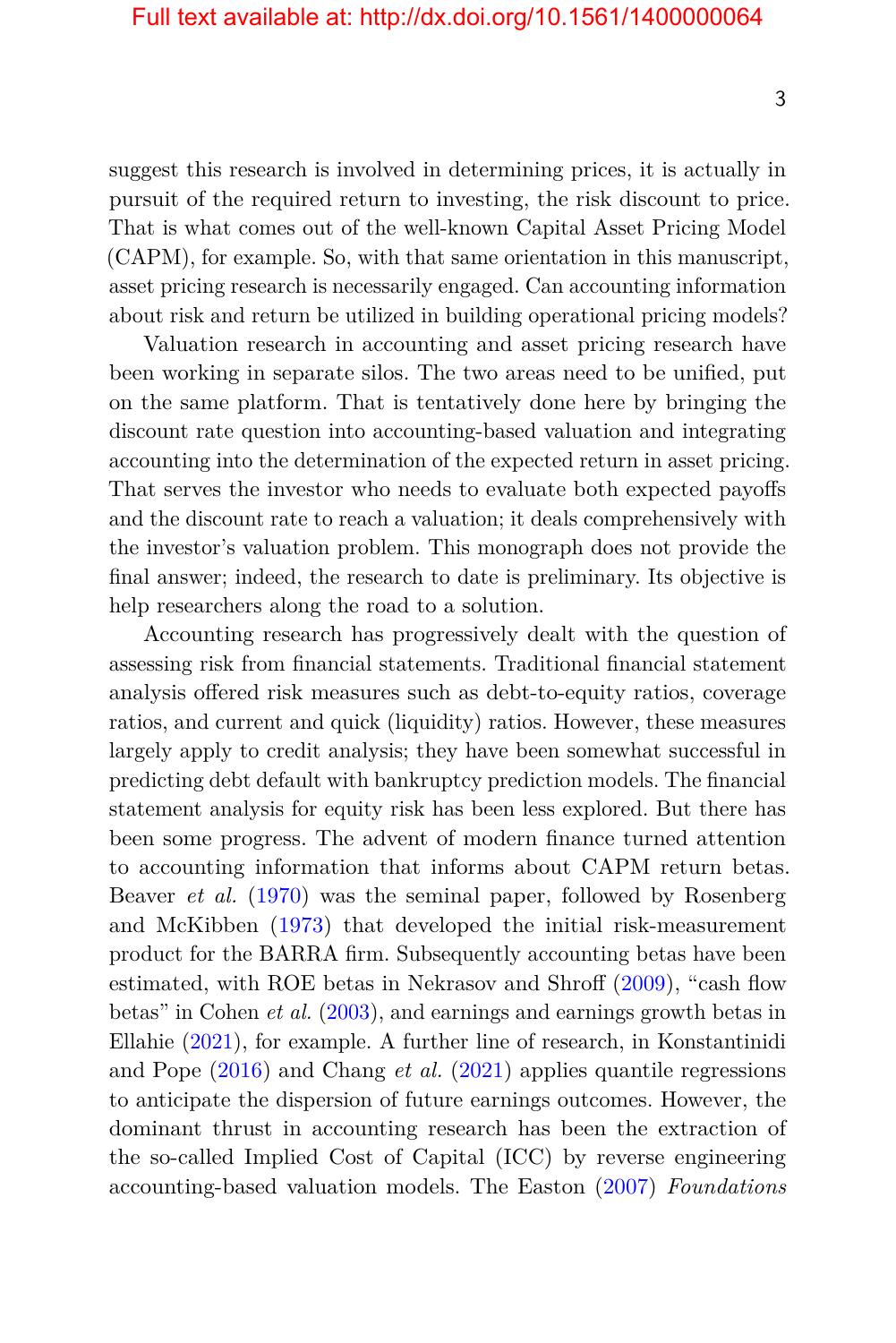4 Introduction

*and Trends* monograph provides a review. This monograph critiques and adds to those endeavors.

In finance, the pursuit of the required return has been guided by no-arbitrage asset pricing theory. According to that theory, the absence of arbitrage opportunities (and some other assumptions) implies that the expected return is determined by exposure to risk that is common to all investments, risk that cannot be diversified away in portfolios. The original insight is in Markowitz [\(1952\)](#page-24-0) on diversification and priced risk. Empirical estimation involves identifying those "common factors," with the expected return for a given asset then determined by sensitivity to those factors in a so-called factor model. The CAPM is one example of a factor model, with one factor, the market factor. But here's the rub: What are these common factors operationally? Interestingly, most of the identified factors to date involve accounting numbers such as book value, investment, return on equity (ROE) and other profitability measures. These are often "discovered" by data dredging, as in the ubiquitous Fama and French factor models, or by equating the accounting numbers with economic constructs, as in production-based models. But there is little understanding of why the data-mined numbers covey risk and expected return (or why not). Nor is it understood whether accounting measures correspond to economic constructs (or not). Here lies an opportunity: An understanding of how accounting numbers convey risk and expected return can be exploited in building factor models. The monograph pursues this.

It is fair to say that the endeavors in accounting and finance to estimate the required return have not been particularly successful. Researchers have had difficulty showing that estimates of the Implied Cost of Capital align with actual returns out of sample. Factor models, while successful in explaining returns in-sample, also have failed to deliver fitted expected returns out of sample that align with actual returns. Neither approach has been very helpful to the investor investing in real time, out of sample. The investor asks: What is my expected return for bearing risk at the point of making an investment? To be honest, despite 70 years since Markowitz, academic research has not satisfactorily answered that question. Yet, enticingly, many accounting numbers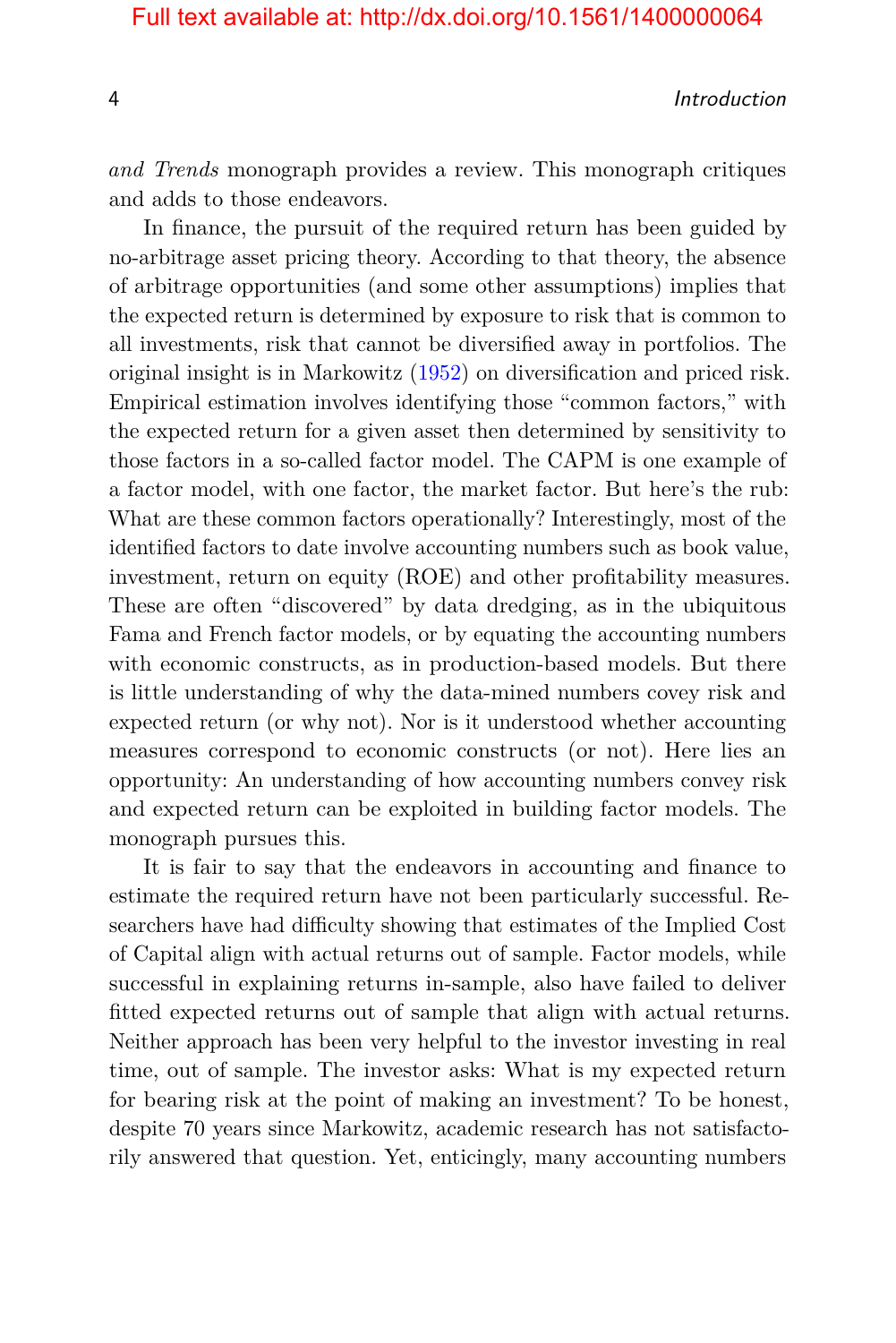predict returns that investors earn on average. That is something to be explored.

Though by no means providing a definitive answer to the question, the monograph takes steps in that direction. It does so by laying out how accounting numbers convey risk. That is a matter of theory and supporting empirical validation. The theory combines accounting theory with asset pricing theory, tying the principles underlying the generation of accounting numbers to priced risk. That instructs how accounting numbers in factor models do or do not capture risk and return and what other numbers might be the relevant ones. And it instructs reverseengineering for ICC calculations.

The monograph also enhances financial statement analysis. While traditional financial statement analysis—ratio analysis—was conducted without much reference to finance theory, modern financial statement analysis derives from accounting-based valuation models that are based on the no-arbitrage theory on the pricing of expected dividends. That brings accounting and finance closer together. However, the financial statement analysis largely deals with the "numerator" in a valuation, providing information for the prediction of payoffs. Relatively little attention has been given to the "denominator," the rate at which those predicted payoffs are to be discounted. For that, accounting professors usually send their students to finance classes where it is not clear they get the desired answer. The financial statement analysis in this monograph deals with the denominator question and so complements the financial statement analysis for the numerator. That brings accounting and finance even closer together.

The key is an understanding of the accounting principles underlying the recognition and measurement in the financial statements. This requires an appreciation of how accounting handles risk, thereby generating accounting numbers that convey information about risk and expected return. These principles are the subject of Section [1,](#page-9-0) followed by Section [2](#page--1-0) on how the accounting principles tie to priced risk with which asset pricing theory is concerned. Section [3](#page--1-0) validates with empirical analysis. Application to financial statement analysis, expected return estimation, and factor investing follow. There is little new research in the document, just a review and synthesis of research to date with some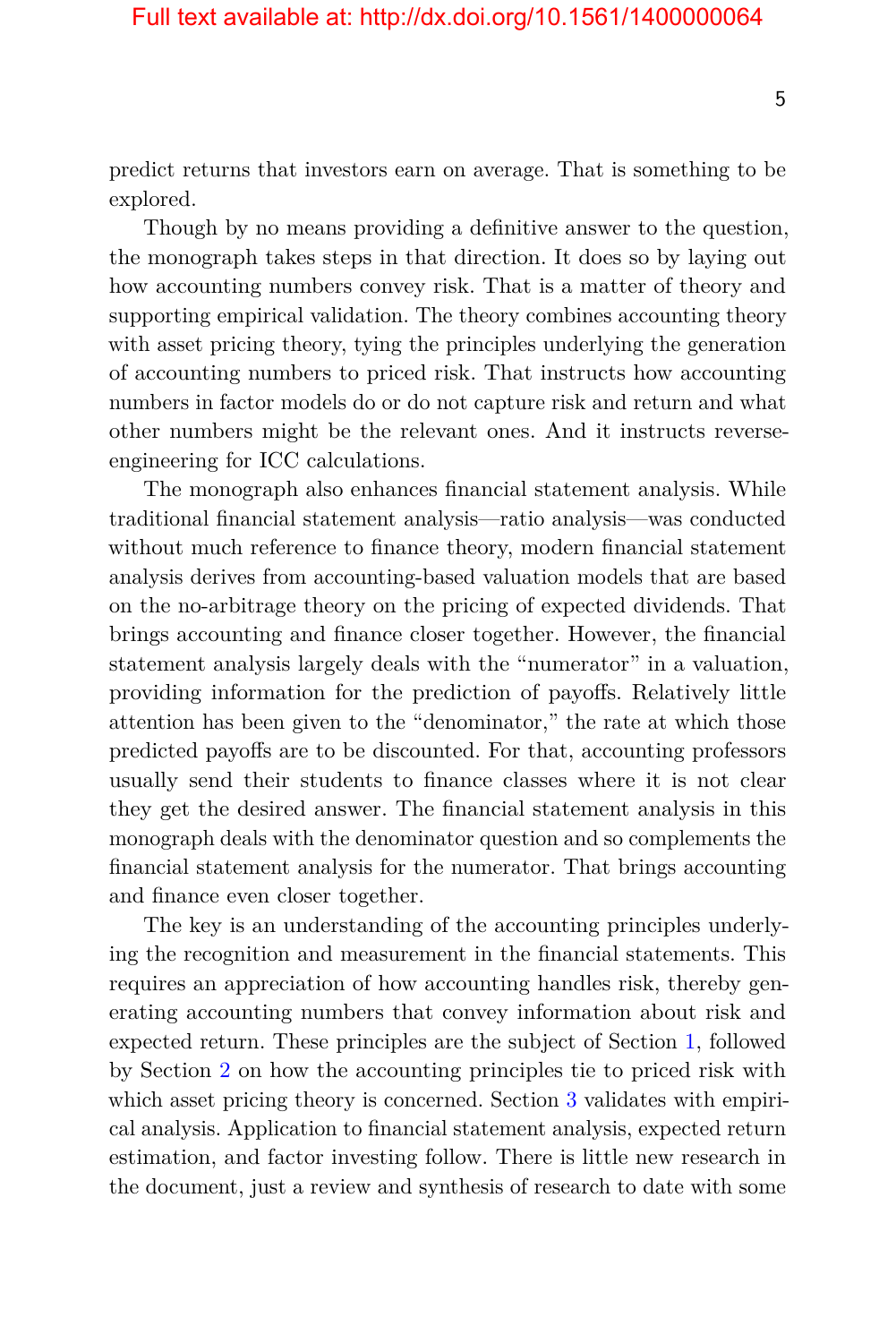#### 6 Introduction

suggestions of how it might continue in the future. That synthesis is largely from my personal exploration of the subject with coauthors.

The aim of research is to provide tools for practice, in this case for the analyst and investor. So the monograph strives to be practical, offering (out-of-sample) indicators of expected returns for investors in real time. However, the reader looking for a model that supplies a point estimate of the cost of capital—is it 10% or 10.5%?—will not find it here. I am inclined to believe that such precision is an elusive target, for reasons that will become apparent. But the monograph provides some direction for finessing the issue.

The empirical analysis in the monograph assumes efficient pricing of risk in observed prices, a standard assumption in asset pricing research. That may not always be true, though with the connection of accounting information to risk, there is plenty here to support it. With an understanding of how accounting numbers convey risk and "normal" returns for risk, the monograph may be of help to accounting arbitragers who wish to understand their risk exposures when investing for "abnormal returns" or alpha in the parlance of investing; it helps sort out alpha from beta. So, the document reports that many accounting return "anomalies" on which investors trade for alpha—the accrual anomaly, the asset growth anomaly, the investment anomaly, to name a few—involve risk. It explains returns associated with earning-to-price  $(E/P)$  and book-to-price  $(B/P)$  and to "value" versus "growth" trading strategies; these strategies, trolled many times by investors, involve risk and that risk is understood through the accounting.

One further issue surfaces in the monograph. If investors are to rely on accounting information to understand risk, that has implications for how the accounting can best be done to serve those investors. In formal terms, that is an issue of accounting policy on which today's standard setters focus: What is good accounting and what is bad accounting for users? Both the Financial Accounting Standards Board (FASB) and the International Accounting Standards Board (IASB) have investors in mind. Under their evolving Conceptual Framework, a stated objective of financial reporting is to provide information to investors about the "amount, timing, *and uncertainty* of future cash receipts" (italics added).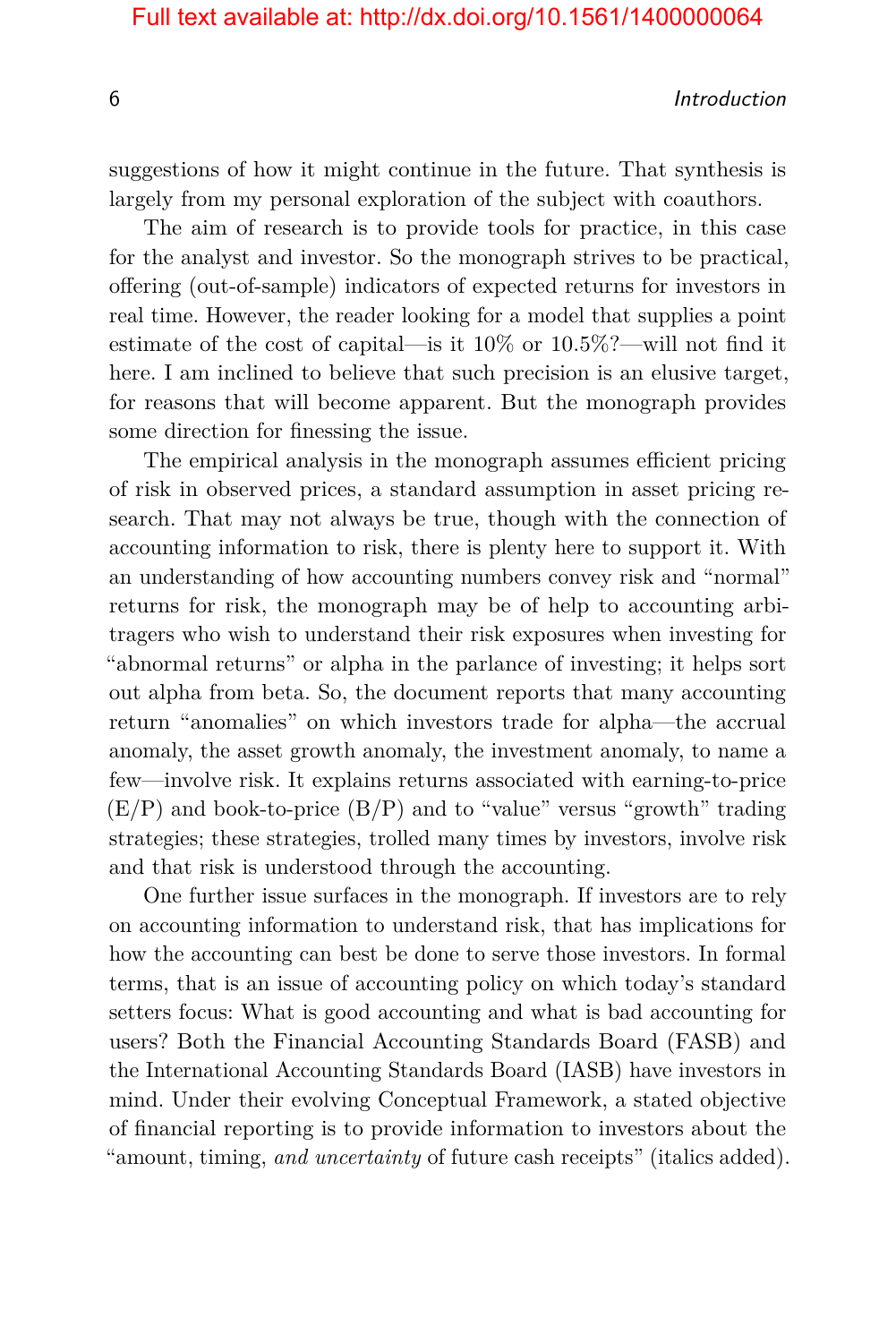So, this document turns to accounting policy: What is the implication of the analysis for "good" accounting that aids the investor?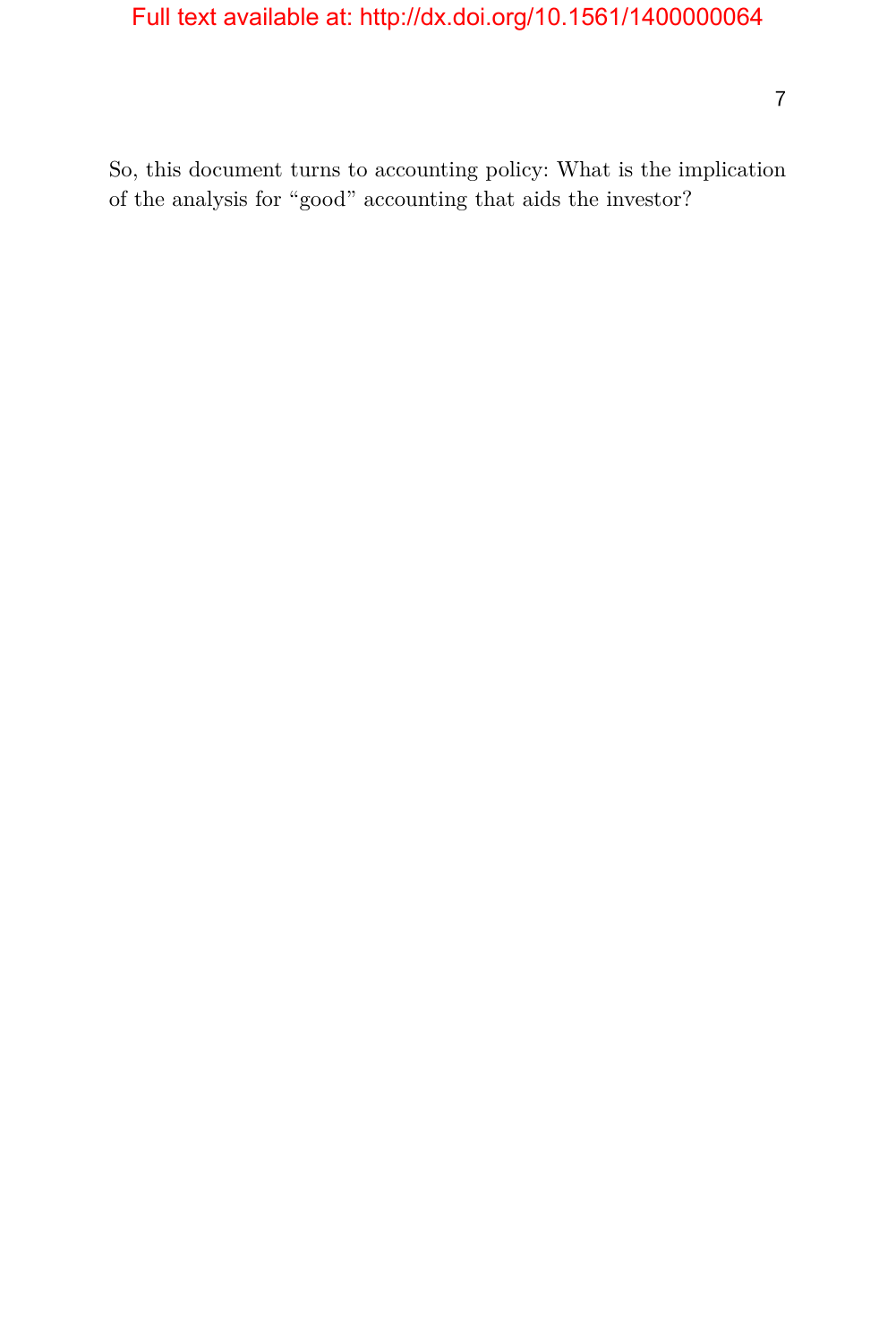- <span id="page-15-0"></span>Aboody, D. and B. Lev (1998). "The value relevance of intangibles: The case of software capitalization". *Journal of Accounting Research*. 36: 161–191.
- Alquist, R., R. Israel, and T. Moskowitz (2018). "Fact, fiction, and the size effect". *Journal of Portfolio Management*. 45(1): 3–30.
- Aretz, K. and P. Pope (2018). "Real options models of the firm, capacity overhang, and the crosssection of stock returns". *Journal of Finance*. 73(3): 1363–1415.
- Arnott, R., C. Harvey, V. Kalesnik, and J. Linnainmaa (2021). "Reports of value's death may be greatly exaggerated". *Financial Analysts Journal*. 77(1): 44–67.
- Ashton, D. and P. Wang (2015). "Conservatism in residual income models: Theory and supporting evidence". *Accounting and Business Research*. 45(3): 387–410.
- Bach, C. and P. Christensen (2016). "Consumption-based equity valuation". *Review of Accounting Studies*. 21: 1409–1202.
- Ball, R. (1978). "Anomalies in relationships between securities' yields and yield-surrogates". *Journal of Financial Economics*. 6: 103–126.
- Ball, R. and P. Brown (1968). "An empirical evaluation of accounting income numbers". *Journal of Accounting Research*. 6: 159–177.
- Ball, R., J. Gerakos, J. Linnainmaa, and V. Nikolaev (2015). "Deflating profitability". *Journal of Financial Economics*. 117: 225–248.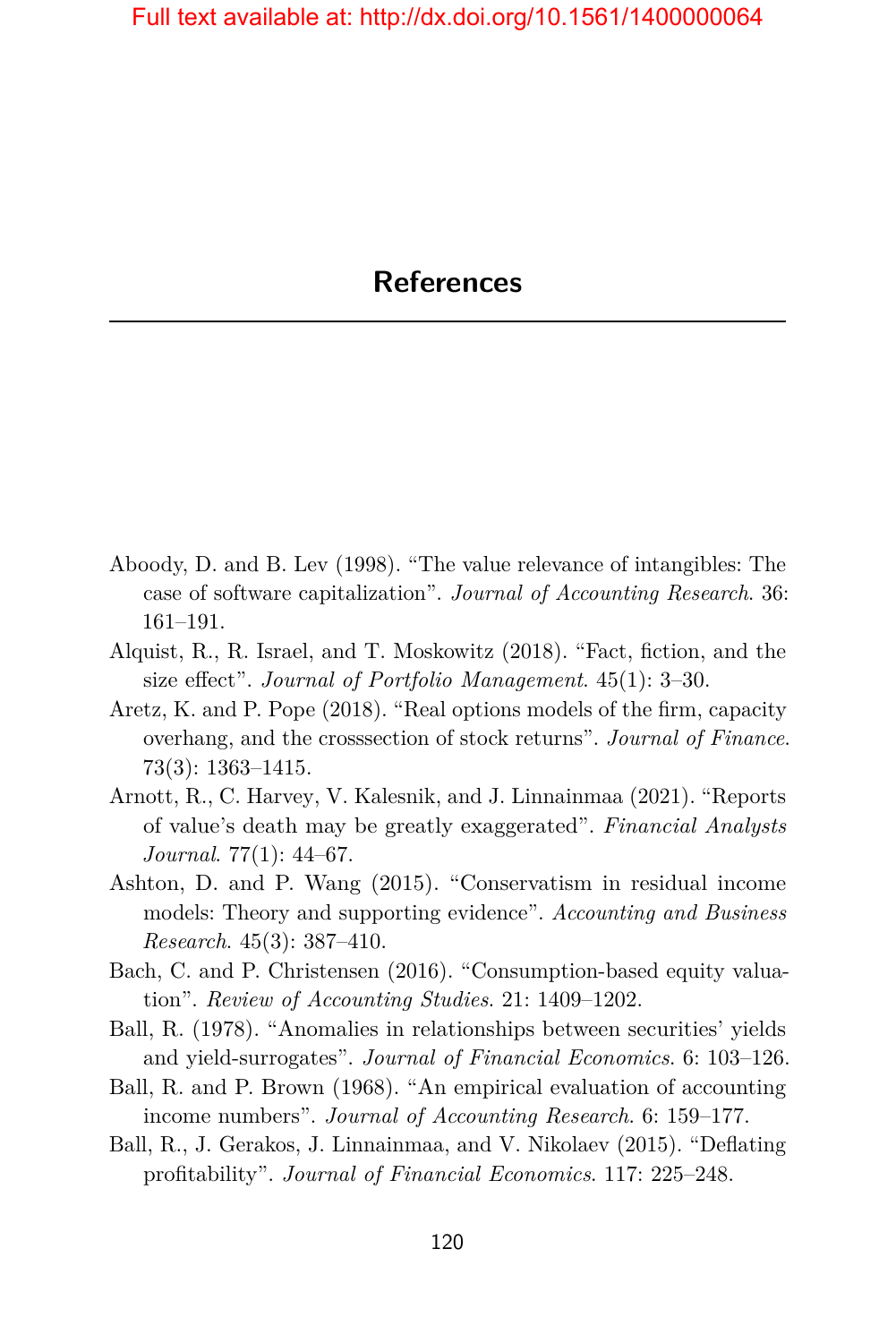- Ball, R., J. Gerakos, J. Linnainmaa, and V. Nikolaev (2018). "Profitability, cash flows and accruals in the cross section of stock returns". *Journal of Financial Economics*. 121: 28–45.
- Ball, R. and S. Kothari (1991). "Security returns around earnings announcements". *The Accounting Review*. 66: 718–738.
- Ball, R., G. Sadka, and A. Tseng (2021). "Using accounting earnings and aggregate economic indicators to estimate firm-level systematic risk". *Review of Accounting Studies.* Forthcoming.
- Banker, R., R. Huang, R. Natarajan, and S. Zhao (2019). "Market valuation of intangible assets evidence on SG&A expenditure". *The Accounting Review*. 94(6): 61–90.
- Bansal, R. and A. Yaron (2004). "Risks for the long-run: A potential resolution of asset pricing puzzles". *Journal of Finance*. 59: 1481– 1509.
- Barker, R., A. Lennard, S. Penman, and A. Teixeira (2021). "Accounting for intangible assets: Suggested solutions". *Accounting and Business Research.* Forthcoming. url: [https://ssrn.com/abstract=3706435.](https://ssrn.com/abstract=3706435)
- Barker, R. and S. Penman (2020). "Moving the conceptual framework forward: Accounting for uncertainty". *Contemporary Accounting Research*. 37(1): 322–375.
- Barth, M., M. Clement, G. Foster, and R. Kasznik (1998). "Brand values and capital market valuation". *Review of Accounting Studies*.  $3(1-2): 41-68.$
- Basu, S. (1977). "Investment performance of common stocks in relation to their price-earnings ratios: A test of the efficient market hypothesis". *The Journal of Finance*. 32: 663–668.
- Basu, S. (1983). "The relationship between earnings yield, market value, and return for NYSE stocks: Further evidence". *Journal of Financial Economics*. 12: 129–156.
- Basu, S. (1997). "The conservatism principle and the asymmetric timeliness of earnings". *Journal of Accounting and Economics*. 24(1): 3–37.
- Basu, S. (2009). "Conservatism research: Historical development and future prospects". *China Journal of Accounting Research*. 2(1): 1–20.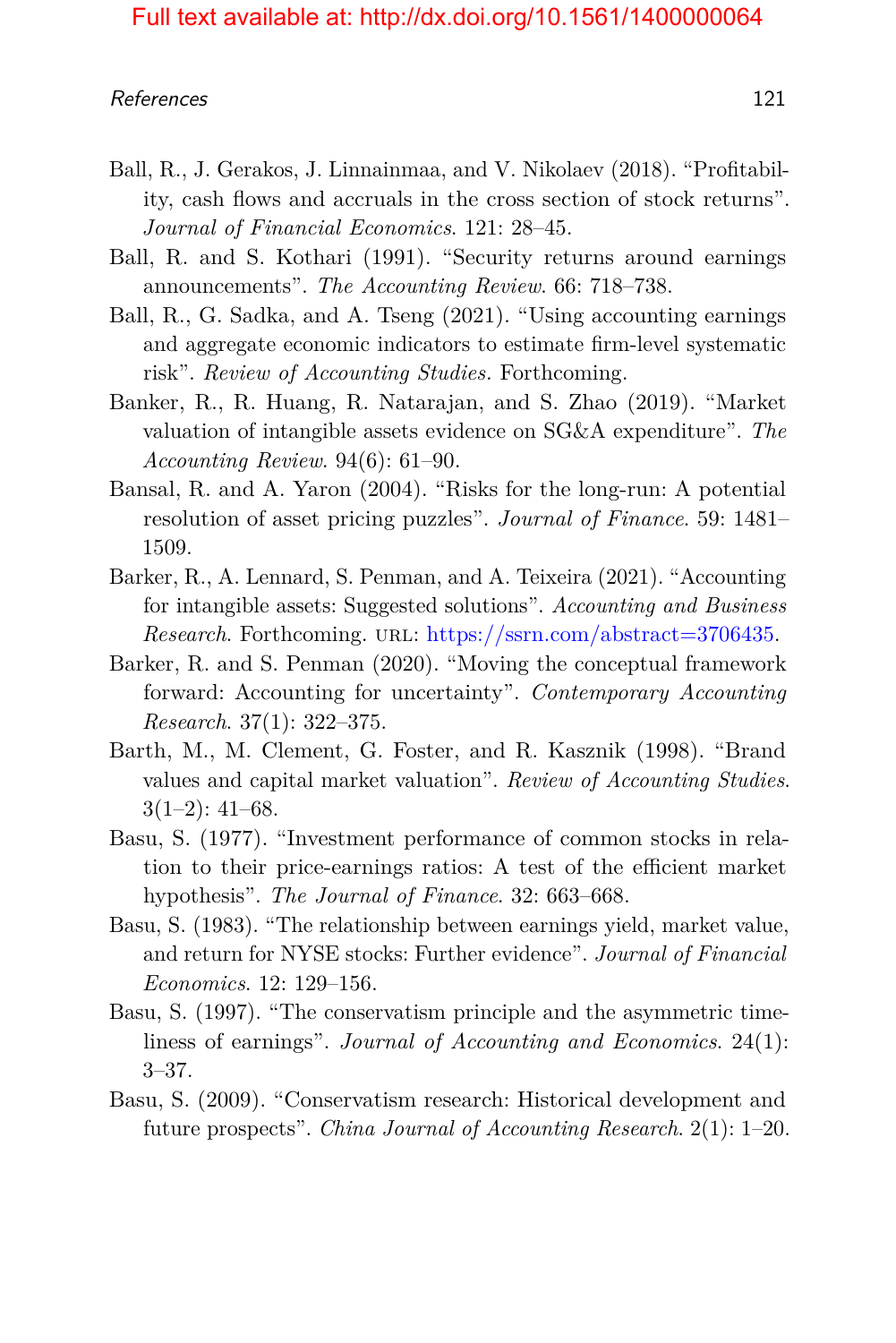- Basu, S. and G. Waymire (2008). "Has the importance of intangibles really grown? And if so why?" *Accounting and Business Research*. 38(3): 171–190.
- Beaver, W. (1968). "The information content of annual earnings announcements". *Journal of Accounting Research*. 6(Supplement): 67– 92.
- <span id="page-17-0"></span>Beaver, W., P. Kettler, and M. Scholes (1970). "The association between market determined and accounting determined risk measures". *The Accounting Review*. 45: 654–682.
- Berk, J., R. Green, and V. Naik (1999). "Optimal investment, growth options, and security returns". *Journal of Finance*. 54(5): 1153–1607.
- Black, F. (1993). "Estimating expected return". *Financial Analysts Journal*. 49(5): 36–38.
- Bliss, J. (1924). *Management Through Accounts*. New York, NY: Ronald Press Company.
- Breeden, D. (1979). "An intertemporal asset pricing model with stochastic consumption and investment opportunities". *Journal of Financial Economics*. 7: 265–296.
- Breeden, D. and R. Litzenberger (1978). "Prices of state-contingent claims implicit in option prices". *Journal of Business*. 51: 621–651.
- Breeden, D., R. Litzenberger, and T. Jia (2015a). "Consumption-based asset pricing, Part 1: Classic theory and tests, measurement issues, and limited participation". *Annual Review of Financial Economics*. 7: 35–83.
- Breeden, D., R. Litzenberger, and T. Jia (2015b). "Consumption-based asset pricing, Part 2: Habit formation, conditional risks, long-run risks, and rare disasters". *Annual Review of Financial Economics*. 7: 85–131.
- Brief, R. and R. Lawson (1992). "The role of the accounting rate of return in financial statement analysis". *The Accounting Review*. 67: 411–426.
- Callen, J. (2016). "Accounting valuation and the cost of equity capital dynamics". *Abacus*. 52(1): 5–25.
- Callen, J. and D. Segal (2004). "Do accruals drive firm-level stock returns? A variance decomposition analysis". *Journal of Accounting Research*. 42: 527–560.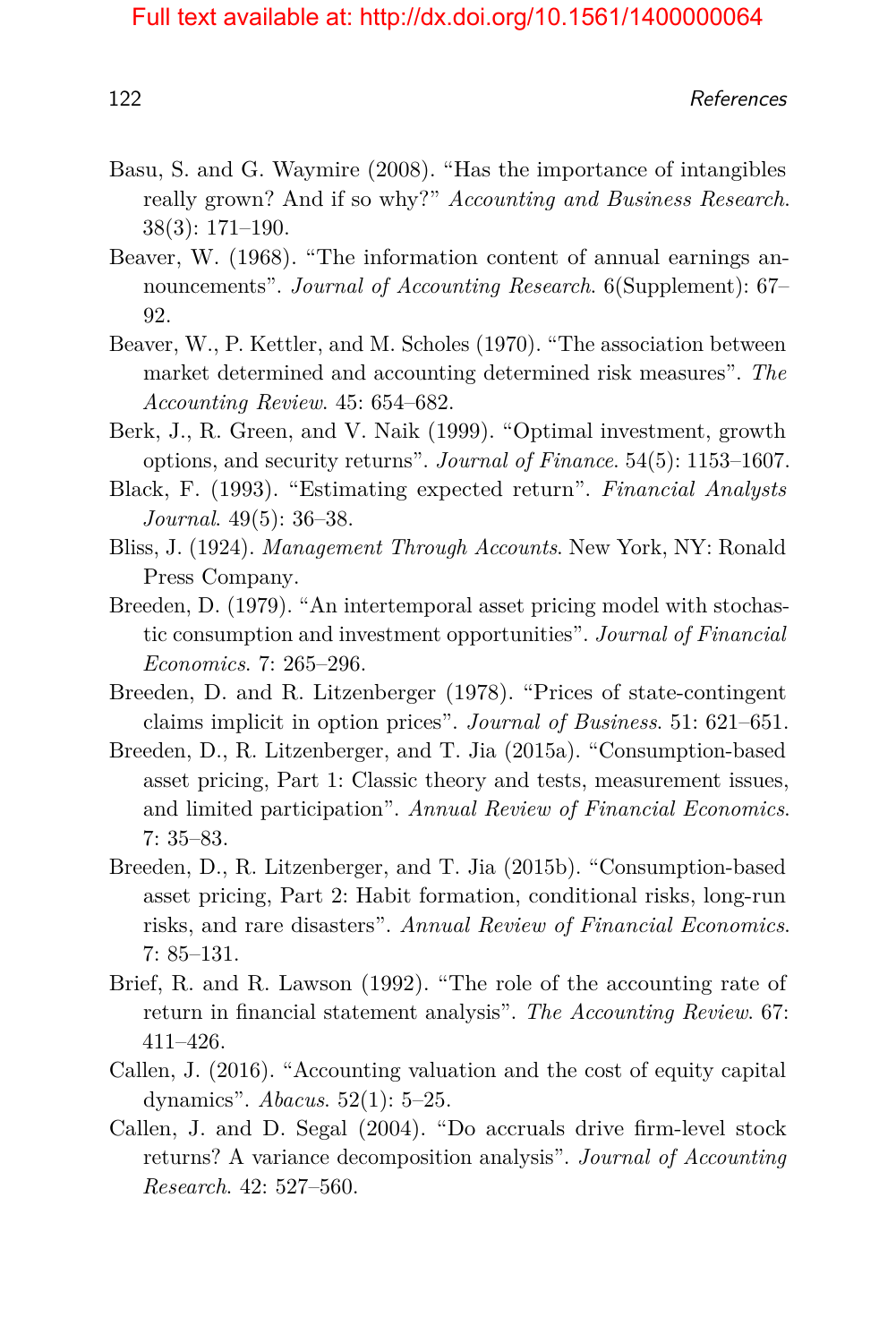- Campbell, J. (1991). "A variance decomposition for stock returns". *Economic Journal*. 101: 157–179.
- Campbell, J. (2018). *Financial Decisions and Markets: A Complete Course in Asset Pricing*. Princeton, NJ: Princeton University Press.
- Campbell, J. and R. Shiller (1988). "The dividend-price ratio and expectations of future dividends and discount factors". *Review of Financial Studies*. 1(3): 195–228.
- Chamberlain, G. and M. Rothschild (1983). "Arbitrage, factor structure, and mean variance analysis in large asset markets". *Econometrics*. 51(5): 1281–1304.
- Chambers, D., R. Jennings, and R. Thompson II (2002). "Excess returns to R&D-intensive firms". *Review of Accounting Studies*. 7(2–3): 133– 158.
- Chan, L., J. Lakonishok, and T. Sougiannis (2021). "The stock market valuation of research and development expenditures". *Journal of Finance*. 56(6): 2431–2456.
- <span id="page-18-0"></span>Chang, W., S. Monahan, A. Ouazad, and F. Vasvari (2021). "The higher moments of future earnings". *The Accounting Review*. 96: 91–116.
- Chari, V., R. Jagannathan, and A. Ofer (1988). "Seasonalities in security returns: The case of earnings announcements". *Journal of Financial Economics*. 21: 101–121.
- Chen, N., R. Roll, and S. Ross (1986). "Economic forces and the stock market". *Journal of Business*. 59(3): 383–403.
- Cho, T., L. Kremens, D. Lee, and C. Polk (2021). "Scale or yield? A present-value identity". Unpublished paper. URL: [https://ssrn.](https://ssrn.com/abstract=3857368) [com/abstract=3857368.](https://ssrn.com/abstract=3857368)
- Christensen, P. and G. Feltham (2009). "Equity valuation". *Foundations and Trends in Accounting*. 4(1): 1–112.
- Claus, J. and J. Thomas (2001). "Equity risk premium as low as three percent? Evidence from analysts' earnings forecasts for domestic and international stocks". *Journal of Finance*. 56: 1629–1666.
- Cochrane, J. (1991). "Production-based asset pricing and the link between stock returns and economic fluctuations". *Journal of Finance*. 46: 209–237.
- Cochrane, J. (2005). *Asset Pricing*. Revised edition. Princeton, NJ: Princeton University Press.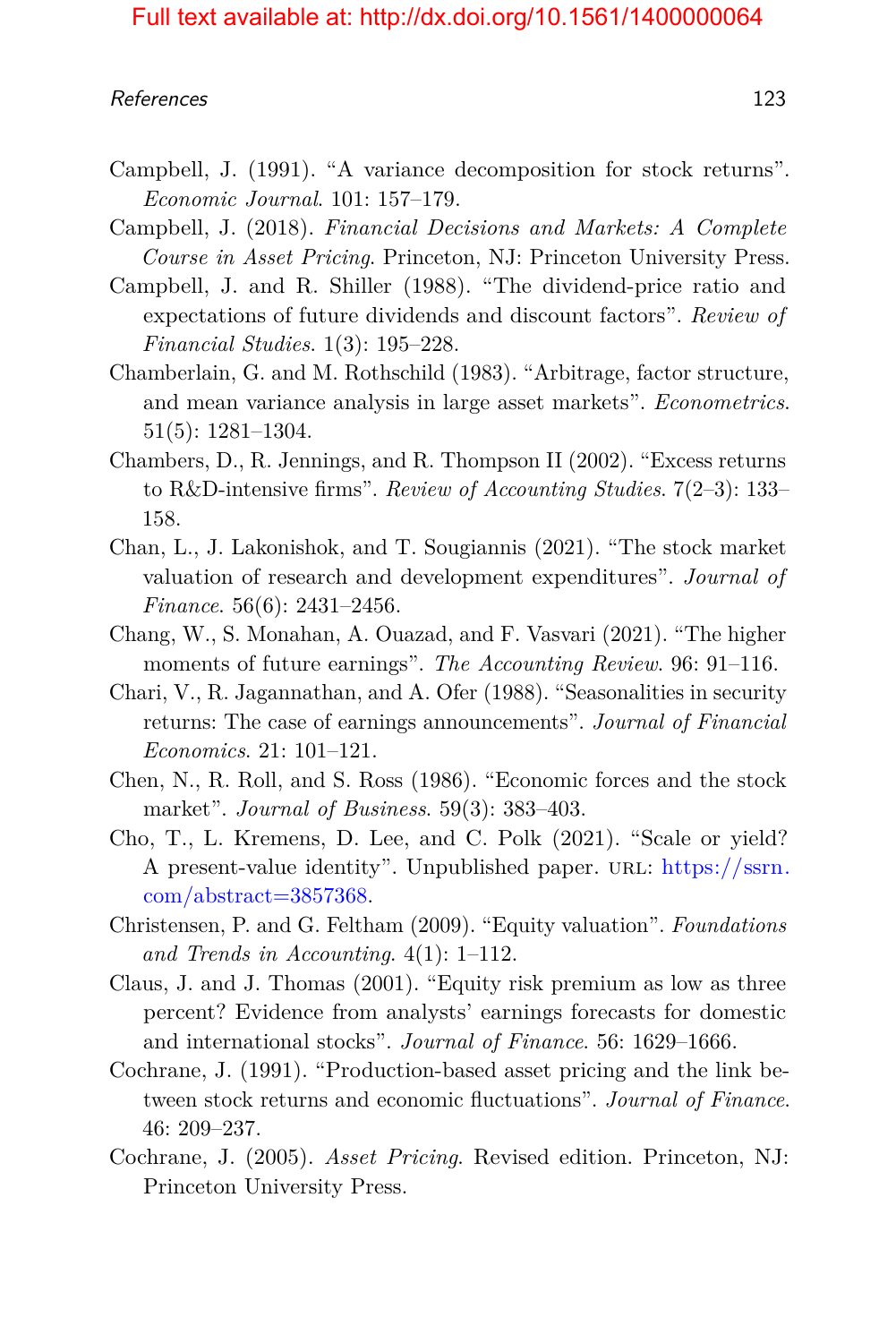- Cochrane, J. (2011). "Presidential address: Discount rates". *Journal of Finance*. 66: 1047–1108.
- Cohen, D., A. Dey, T. Lys, and S. Sunder (2007). "Earnings announcement premia and the limits to arbitrage". *Journal of Accounting and Economics*. 43: 153–180.
- <span id="page-19-0"></span>Cohen, R., C. Polk, and T. Vuolteenaho (2003). "The value spread". *Journal of Finance*. 58: 609–641.
- Cohen, R., C. Polk, and T. Vuolteenaho (2009). "The price is (almost) right". *Journal of Finance*. 64: 2739–2782.
- Connor, G. and R. Korajczyk (1988). "Risk and return in equilibrium APT: Application of a new test methodology". *Journal of Financial Economics*. 21(2): 255–289.
- Connor, G. and R. Korajczyk (1993). "A test for the number of factors in an approximate factor model". *Journal of Finance*. 48: 1263–1288.
- Cooper, M., H. Gulen, and M. Schill (2008). "Asset growth and the cross-section of stock returns". *Journal of Finance*. 63: 1609–1651.
- Cura, D., M. Kritzman, and S. Page (2009). "The myth of diversification". *Journal of Portfolio Management*. 36(1): 26–35.
- Daniel, K., D. Hirshleifer, and L. Sun (2020a). "Short and long horizon behavioral factors". *Review of Financial Studies*. 33(4): 1673–1736.
- Daniel, K., L. Mota, S. Rottke, and T. Santos (2020b). "The crosssection of risk and return". *Review of Financial Studies*. 33(55): 1927–1979.
- Danielson, M. and E. Press (2003). "Accounting returns revisited: Evidence of their usefulness in estimating economic returns". *Review of Accounting Studies*. 8: 493–530.
- Dechow, P., R. Sloan, and M. Soliman (2004). "Implied equity duration: A new measure of equity risk". *Review of Accounting Studies*. 9: 197–228.
- Dichev, I. (1998). "Is the risk of bankruptcy a systematic risk?" *Journal of Finance*. 53: 1131–1147.
- Duffie, D. (1996). *Dynamic Asset Pricing Theory*. 2nd edition. Princeton, NJ: Princeton University Press.
- Dutta, S. and S. Reichelstein (2002). "Controlling investment decisions: Depreciation and capital charges". *Review of Accounting Studies*.  $7(2-3): 253-281.$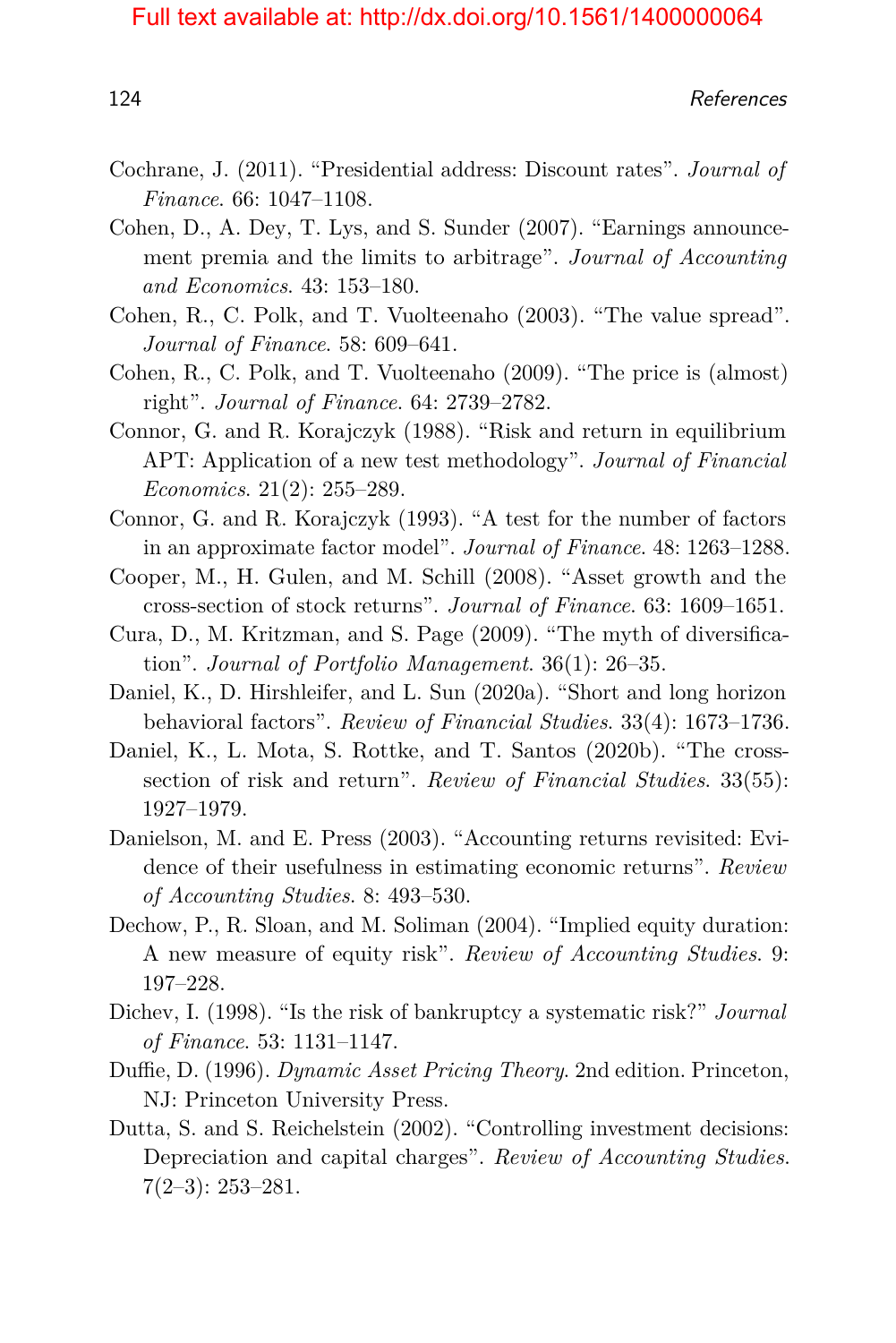#### References and the set of the set of the set of the set of the set of the set of the set of the set of the set of the set of the set of the set of the set of the set of the set of the set of the set of the set of the set o

- Dutta, S. and S. Reichelstein (2005). "Accrual accounting for performance evaluation". *Review of Accounting Studies*. 10(4): 527–552.
- Dutta, S. and X. Zhang (2002). "Revenue recognition in a multi-period agency setting". *Journal of Accounting Research*. 40(1): 67–83.
- <span id="page-20-1"></span>Easton, P. (2007). "Estimating the cost of capital implied by market prices and accounting data". *Foundations and Trends in Accounting*. 2(4): 241–364.
- Easton, P., G. Taylor, P. Shroff, and T. Sougiannis (2002). "Using forecasts of earnings to simultaneously estimate growth and the rate of return on equity investment". *Journal of Accounting Research*. 40: 657–676.
- Edwards, E. and P. Bell (1961). *The Theory and Measurement of Business Income*. Berkeley, CA: University of California Press.
- Eisfeldt, A., E. Kim, and D. Papanikolaou (2020). "Intangible value". NBER Working Paper 28056. URL: [https://ssrn.com/abstract=](https://ssrn.com/abstract=3720983) [3720983.](https://ssrn.com/abstract=3720983)
- <span id="page-20-0"></span>Ellahie, A. (2021). "Earnings beta". *Review of Accounting Studies*. 26(1): 81–122.
- Elwin, P. (2008). "Discussion of 'accounting for intangibles—A critical review of policy recommendations'". *Accounting and Business Research*. 38(3): 209–213.
- Enache, L. and A. Srivastava (2018). "Should intangible investments be reported separately or commingled with operating expenses? New evidence". *Management Science*. 64(7): 3446–3468.
- Epstein, L. and S. Zin (1989). "Substitution, risk aversion, and the temporal behavior of consumption and asset returns". *Econometrica*. 57: 937–969.
- Fama, E. (1977). "Risk adjusted discount rates and capital budgeting under uncertainty". *Journal of Financial Economics*. 5(1): 3–24.
- Fama, E. (1991). "Efficient capital markets II". *Journal of Finance*. 46(5): 1575–1617.
- Fama, E. and K. French (1993). "Common risk factors in the returns of stocks and bonds". *Journal of Financial Economics*. 33: 3–56.
- Fama, E. and K. French (1997). "Industry cost of capital". *Journal of Financial Economics*. 43: 153–193.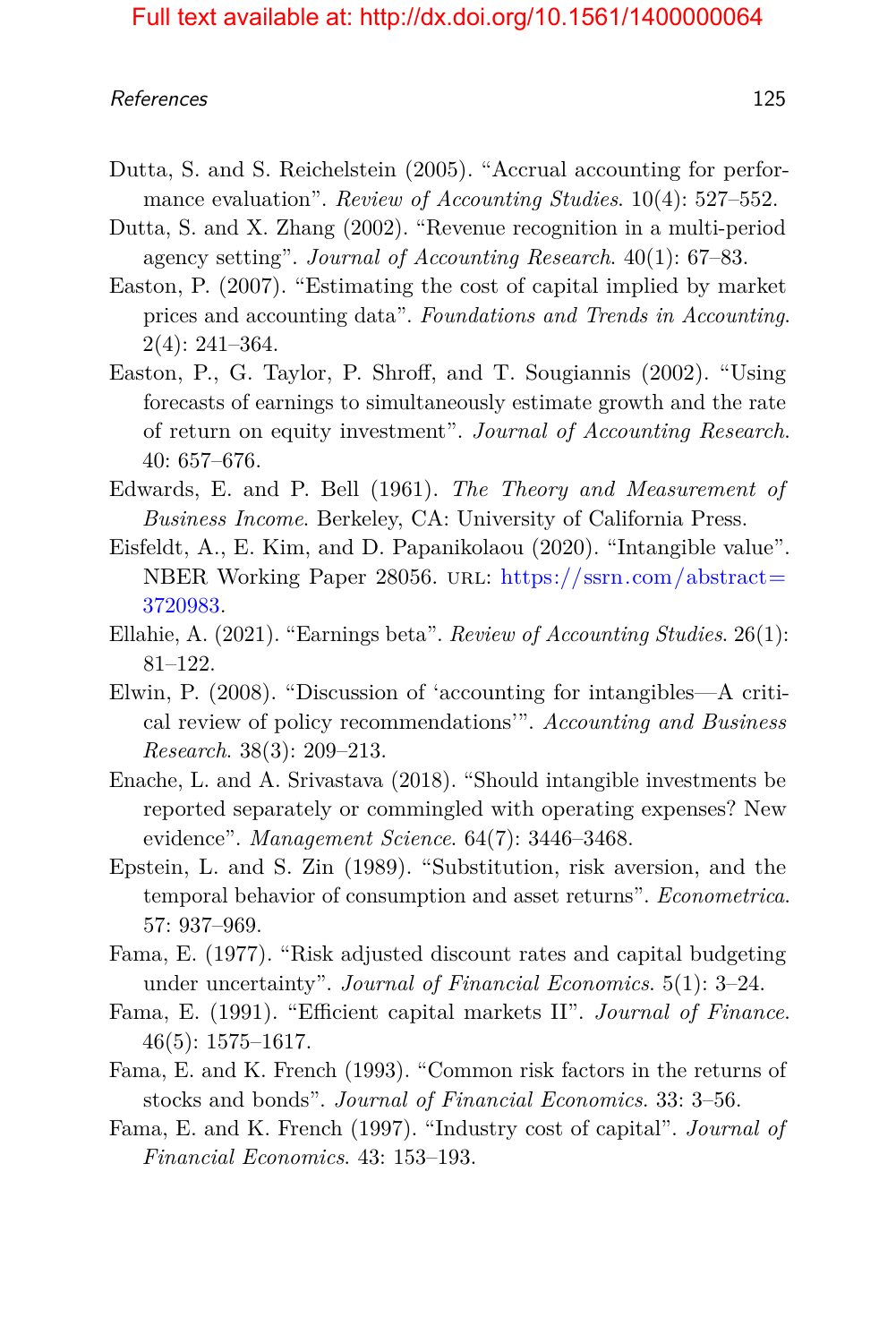- Fama, E. and K. French (2015). "A five-factor asset pricing model". *Journal of Financial Economics*. 116: 1–22.
- Fama, E. and K. French (2018). "Choosing factors". *Journal of Financial Economics*. 128: 234–252.
- Fama, E. and K. French (2020). "Comparing cross-section and timeseries factor models". *Review of Financial Studies*. 33: 1891–1926.
- Fama, E. and M. Miller (1972). *The Theory of Finance*. New York, NY: Holt, Rinehart, and Winston.
- Feltham, G. and J. Ohlson (1995). "Valuation and clean surplus accounting for operating and financial activities". *Contemporary Accounting Research*. 11: 689–731.
- Feltham, G. and J. Ohlson (1999). "Residual income valuation with risk and stochastic interest rates". *The Accounting Review*. 74: 165–183.
- Financial Accounting Standards Board (FASB) (1980). *Statement of Concepts No. 2: Qualitative Characteristics of Accounting Information*. Stamford, CT: FASB.
- Financial Accounting Standards Board (FASB) (1984). *Statement of Concepts No. 5: Recognition and Measurement in Financial Statements of Business Enterprises*. Stamford, CT: FASB.
- Financial Accounting Standards Board (FASB) (2010). *Statement of Financial Accounting Concepts No. 8*. Norwalk, CT: FASB.
- Financial Accounting Standards Board (FASB) (2014). "Accounting standard update no. 2014-09". In: *Revenue from Contracts with Customers (Topic 606)*. Norwalk, CT: FASB.
- Fisher, F. and J. McGowan (1983). "On the misuse of accounting rates of return to infer monopoly profits". *American Economic Review*. 73: 82–97.
- Fukui, Y. (2005). "A consumption-based asset pricing model with accounting numbers: Corporate earnings and book value are as real as consumption". Unpublished paper, Aoyama Gakuin University. url: [https://ssrn.com/abstract=870537.](https://ssrn.com/abstract=870537)
- Gebhardt, W., C. Lee, and B. Swaminathan (2001). "Toward an implied cost of capital". *Journal of Accounting Research*. 39: 135–176.
- Grambovas, C., J. Lara, J. Ohlson, and M. Walker (2017). "Earnings: Concepts versus reported". *Journal of Law, Finance, and Accounting*. 2: 347–384.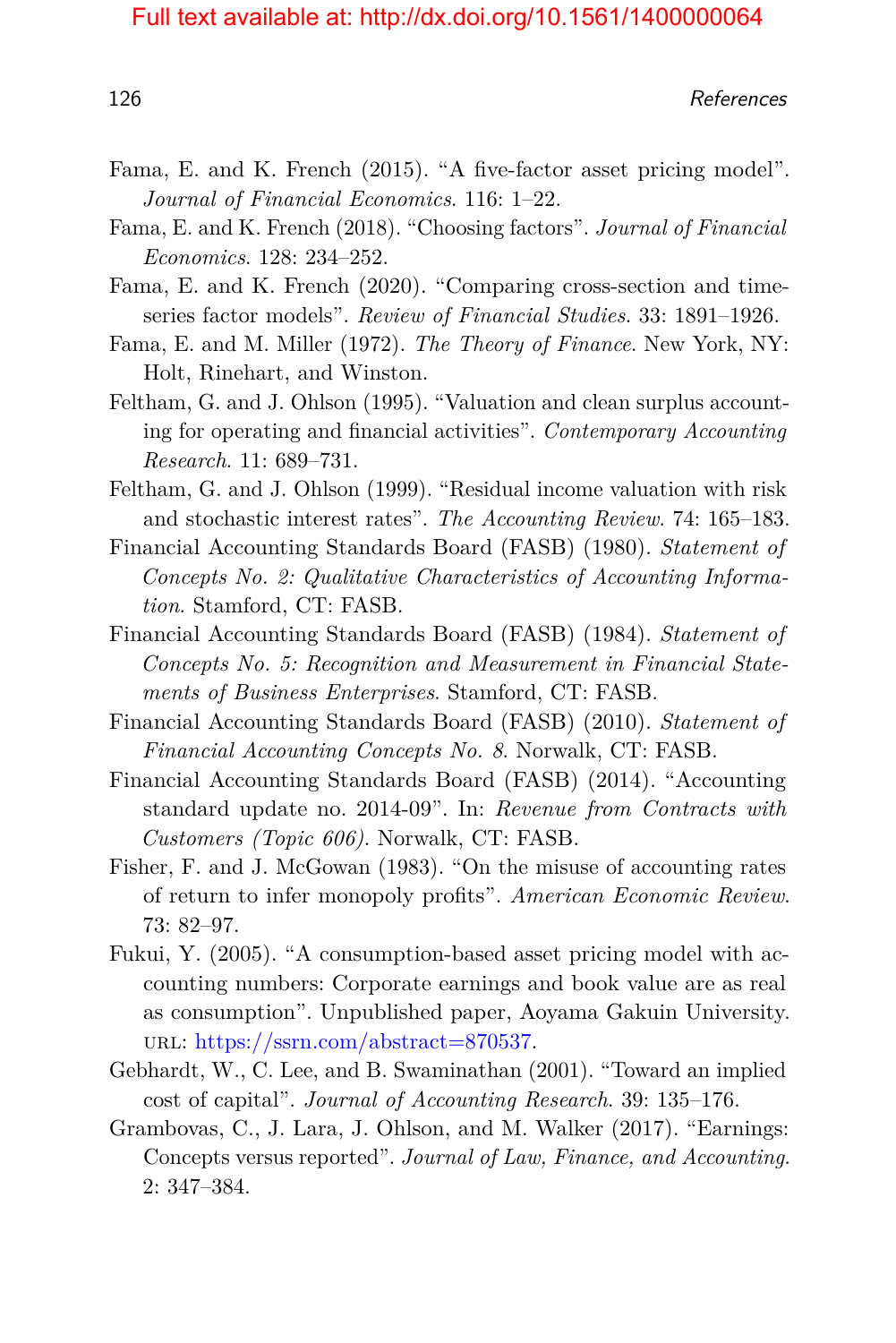#### References 2022 127

- Green, J., J. Hand, and X. Zhang (2017). "The characteristics that provide independent information about average U.S. monthly stock returns". *Review of Financial Studies*. 30(12): 4389–4436.
- Green, J., A. Stark, and H. Thomas (1996). "UK evidence on the market valuation of research and development expenditures". *Journal of Business Finance and Accounting*. 23(2): 191–216.
- Greenball, M. (1969). "Appraising alternative methods of accounting for accelerated tax depreciation: A relative-accuracy approach". *Journal of Accounting Research*. 7: 262–289.
- Harvey, C. and Y. Liu (2019). "A census of the factor zoo". Unpublished paper, Duke University and Purdue University.
- Harvey, C., Y. Liu, and H. Zhu (2015). "... and the cross-section of expected returns". *Review of Financial Studies*. 29: 5–68.
- Hatfield, H. (1927). "What is the matter with accounting?" *The Journal of Accountancy*. 44(4): 267–279.
- Horowitz, J., T. Loughran, and N. Savin (2000). "Three analyses of the firm size premium". *Journal of Empirical Finance*. 7: 143–153.
- Hou, K., A. van Dijk, and Y. Zhang (2012). "The implied cost of capital: A new approach". *Journal of Accounting and Economics*. 53: 504– 526.
- Hou, K., H. Mo, C. Xue, and L. Zhang (2021). "An augmented *q*-factor model with expected growth". *Review of Finance*. 25(1): 1–41.
- Hou, K., C. Xue, and L. Zhang (2015). "Digesting anomalies: An investment approach". *Review of Financial Studies*. 28: 650–705.
- Huang, C. and R. Litzenberger (1988). *Foundations for Financial Economics*. New York, NY: North-Holland.
- International Accounting Standards Board (IASB) (2018). *Conceptual Framework for Financial Reporting*. London: IFRS Foundation.
- Jaffe, J., D. Keim, and R. Westerfield (1989). "Earnings yields, market values, and stock returns". *Journal of Finance*. 44: 135–148.
- Johansson, S.-E. and L. Östman (1995). *Accounting Theory: Integrating Behaviour and Measurement*. London: Pitman Publishing.
- Johnstone, D. (2016). "The effect of information on uncertainty and the cost of capital". *Contemporary Accounting Research*. 33(2): 752–774.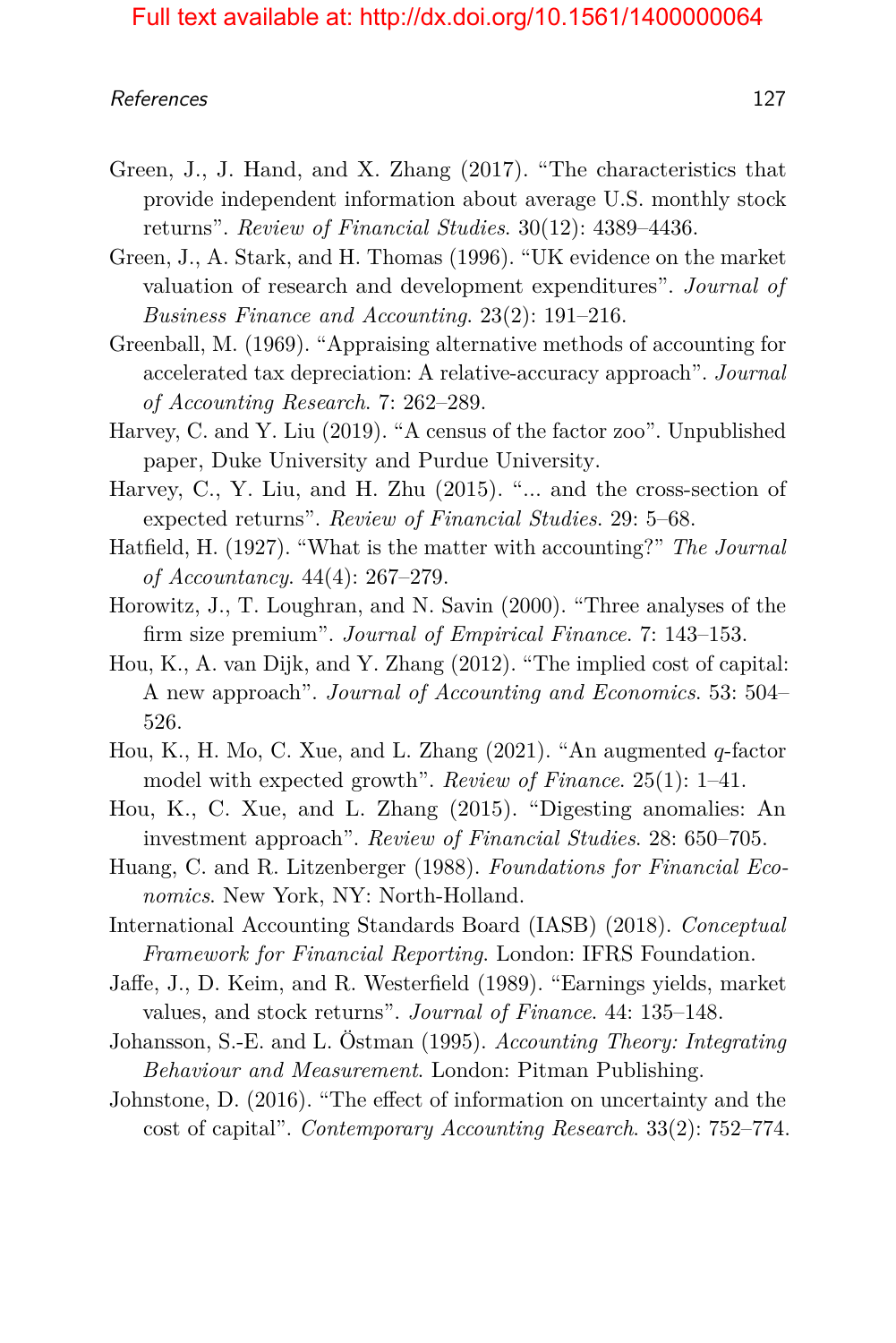- Kallapur, S. and S. Kwan (2004). "The value relevance and reliability of brand assets recognized by U.K. firms". *The Accounting Review*. 78(1): 151–172.
- Knight, F. (1921). *Risk, Uncertainty, and Profit*. Boston, MA: Hart, Schaffner, & Marx.
- <span id="page-23-0"></span>Konstantinidi, T. and P. Pope (2016). "Forecasting risk in earnings". *Contemporary Accounting Research*. 33: 487–525.
- Kovacs, E. (2004). "The future benefits in selling, general and administrative expenses". PhD dissertation, Columbia University.
- Kovacs, G., J. Lee, and J. Yu (2015). "Quantifying intangible assets generated from investments recognized in selling, general and administrative (SG&A) expenses". Unpublished paper, Korea Advanced Institute of Science and Technology (KAIST), College of Business.
- Lambert, R., C. Leuz, and R. Verricchia (2007). "Accounting information, disclosure, and the cost of capital". *Journal of Accounting Research*. 45(2): 385–420.
- Lamont, O. (1998). "Earnings and expected returns". *Journal of Finance*. 53: 1563–1587.
- Leibowitz, M., E. Sorensen, A. Robert, and H. Hanson (1989). "A total differential approach to equity duration". *Financial Analyst Journal*. 45(5): 30–37.
- Lev, B. (2001). *Intangibles: Management, Measurement, and Reporting*. Washington, DC: Brookings Institution Press.
- Lev, B. (2018). "The deteriorating usefulness of financial report information and how to reverse it". *Accounting and Business Research*. 48(5): 465–493.
- Lev, B. (2019). "Ending the accounting-for-intangibles status quo". *European Accounting Review*. 28(4): 713–736.
- Lev, B. and F. Gu (2016). *The End of Accounting and the Path Forward for Investors and Managers*. New York, NY: John Wiley & Sons.
- Lev, B. and T. Sougiannis (1996). "The capitalization, amortization, and value relevance of R&D". *Journal of Accounting and Economics*. 2(February): 107–138.
- Lev, B. and A. Srivastava (2020). "Explaining the recent failure of value investing". Working paper, New York University and University of Calgary. URL: [https://ssrn.com/abstract=3442539.](https://ssrn.com/abstract=3442539)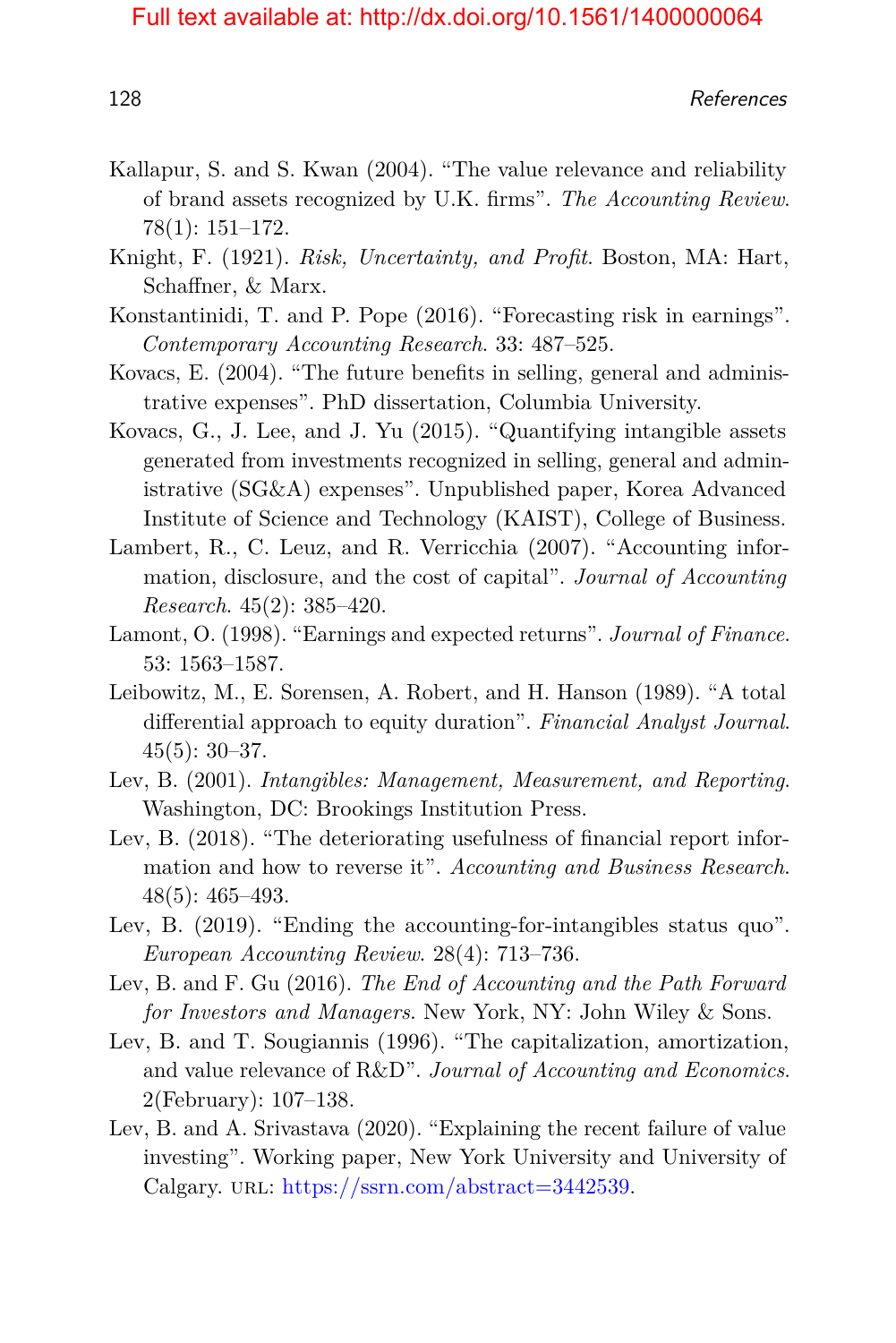#### References and the set of the set of the set of the set of the set of the set of the set of the set of the set of the set of the set of the set of the set of the set of the set of the set of the set of the set of the set o

- Lev, B. and P. Zarowin (1999). "The boundaries of financial reporting and how to extend them". *Journal of Accounting Research*. 37: 353– 385.
- Levi, S. and X. Zhang (2015). "Asymmetric decrease in liquidity trading before earnings announcements and the announcement return premium". *Journal of Financial Economics*. 118(2): 383–398.
- Li, K. and P. Mohanram (2014). "Evaluating cross-sectional forecasting models for implied cost of capital". *Review of Accounting Studies*. 19: 1154–1185.
- Li, M., D. Nissim, and S. Penman (2013). "Profitability decomposition and operating risk". Unpublished paper, Columbia Business School. url: [https://ssrn.com/abstract=3778720.](https://ssrn.com/abstract=3778720)
- Littleton, A. (1941). "A genealogy for cost or market". *The Accounting Review*. 16(2): 161–167.
- Livingstone, J. and G. Salamon (1970). "Relationship between the accounting and the internal rate of return measures: A synthesis and an analysis". *Journal of Accounting Research*. 2: 199–216.
- Lyandres, E., L. Sun, and L. Zhang (2008). "The new issues puzzle: Testing the investment-based explanation". *Review of Financial Studies*. 21: 2825–2855.
- Lyle, M., J. Callen, and R. Elliott (2013). "Dynamic risk, accountingbased valuation and firm fundamentals". *Review of Accounting Studies*. 18: 899–929.
- Lyle, M. and C. Wang (2015). "The cross section of expected holding period returns and their dynamics: A present value approach". *Journal of Financial Economics*. 116: 505–525.
- Macaulay, F. (1938). *Some Theoretical Problems Suggested by the Movement of Interest Rates, Bond Yields and Stock Prices in the United States Since 1856*. New York, NY: National Bureau of Economic Research.
- <span id="page-24-0"></span>Markowitz, H. (1952). "Portfolio selection". *Journal of Finance*. 7(1): 77–91.
- McNichols, M., M. Rajan, and S. Reichelstein (2014). "Conservatism correction for the market-to-book ratio and Tobin's *q*". *Review of Accounting Studies*. 19(4): 1393–1435.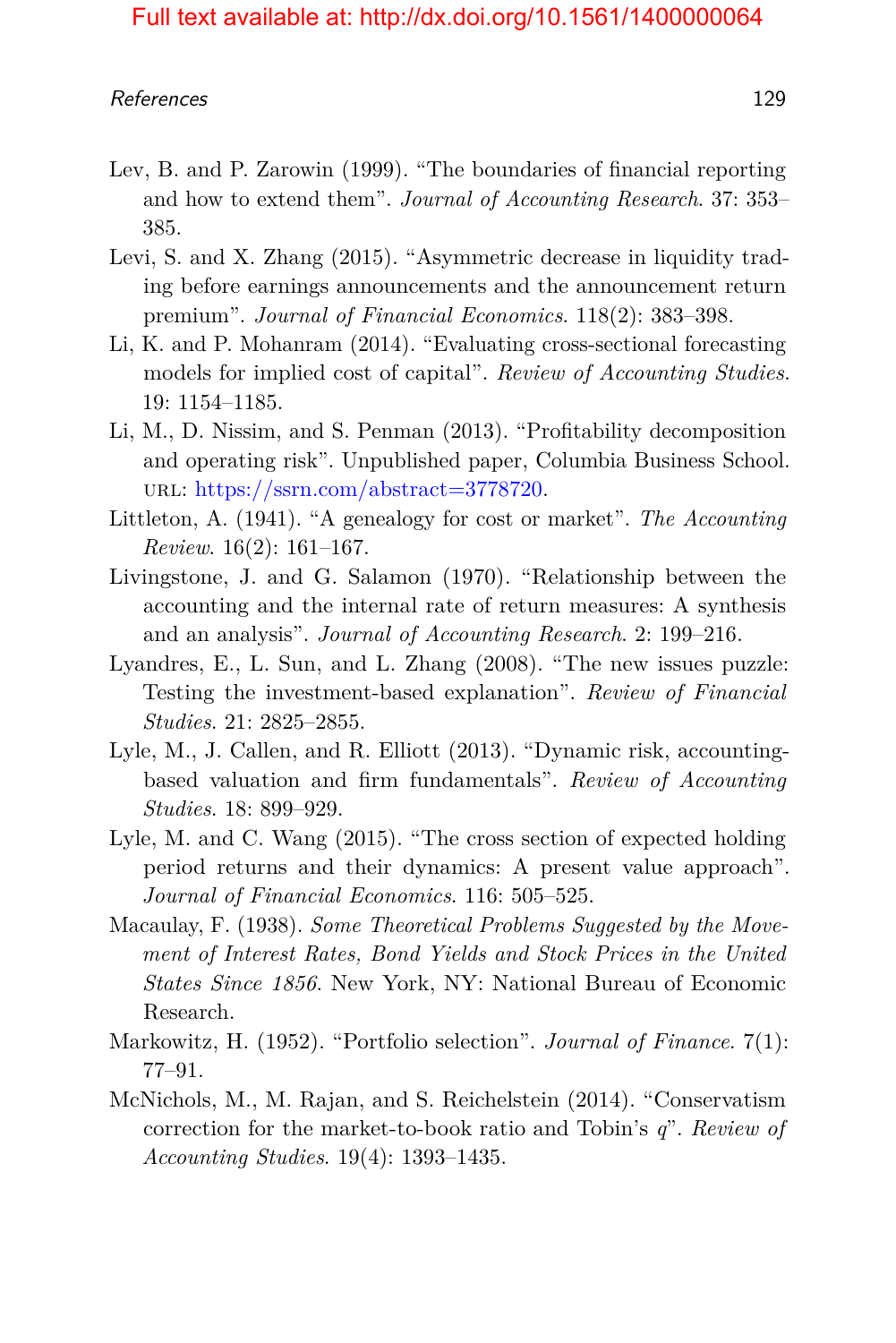- Merton, R. (1973). "An intertemporal asset pricing model". *Econometrica*. 41: 867–887.
- Miller, M. and F. Modigilani (1961). "Dividend policy, growth and the valuation of shares". *Journal of Business*. 34: 411–433.
- Modigliani, F. and M. Miller (1958). "The cost of capital, corporate finance, and the theory of investment". *American Economic Review*. (March): 261–297.
- Mohanram, P. and D. Gode (2013). "Removing predictable analyst forecast errors to improve implied cost of capital estimates". *Review of Accounting Studies*. 18: 443–478.
- Monahan, S. (2005). "Conservatism, growth, and the role of accounting numbers in the fundamental analysis process". *Review of Accounting Studies*. 10: 227–260.
- Mullins, G. (2020). "Equity duration". Unpublished paper, St. Cross College, University of Oxford. URL:  $\frac{https://ssrn.com/abstract=}{https://ssrn.com/abstract=}$  $\frac{https://ssrn.com/abstract=}{https://ssrn.com/abstract=}$  $\frac{https://ssrn.com/abstract=}{https://ssrn.com/abstract=}$ [3742725.](https://ssrn.com/abstract=3742725)
- Nekrasov, A. and M. Ogneva (2011). "Using earnings forecasts to simultaneously estimate firm-specific cost of equity and long-term growth". *Review of Accounting Studies*. 16: 414–457.
- <span id="page-25-0"></span>Nekrasov, A. and P. Shroff (2009). "Fundamentals-based risk management in valuation". *The Accounting Review*. 84: 1983–2011.
- Nissim, D. and S. Penman (2008). *Principles for the Application of Fair Value Accounting*. White Paper No. 2, Center for Excellence in Accounting and Security Analysis, Columbia Business School.
- Novy-Marx, R. (2013). "The other side of value: The gross profitability premium". *Journal of Financial Economics*. 108: 1–28.
- Novy-Marx, R. (2014). "Predicting anomaly performance with politics, the weather, global warming, sunspots, and the stars". *Journal of Financial Economics*. 112: 137–146.
- Oh, H. and S. Penman (2020). "Income statement mismatching has not reduced the information conveyed by accounting over time". Unpublished paper, Columbia University and KAIST, Korea. URL: [https://ssrn.com/abstract=3778173.](https://ssrn.com/abstract=3778173)
- Ohlson, J. (1995). "Earnings, book values, and dividends in equity valuation". *Contemporary Accounting Research*. 12: 661–687.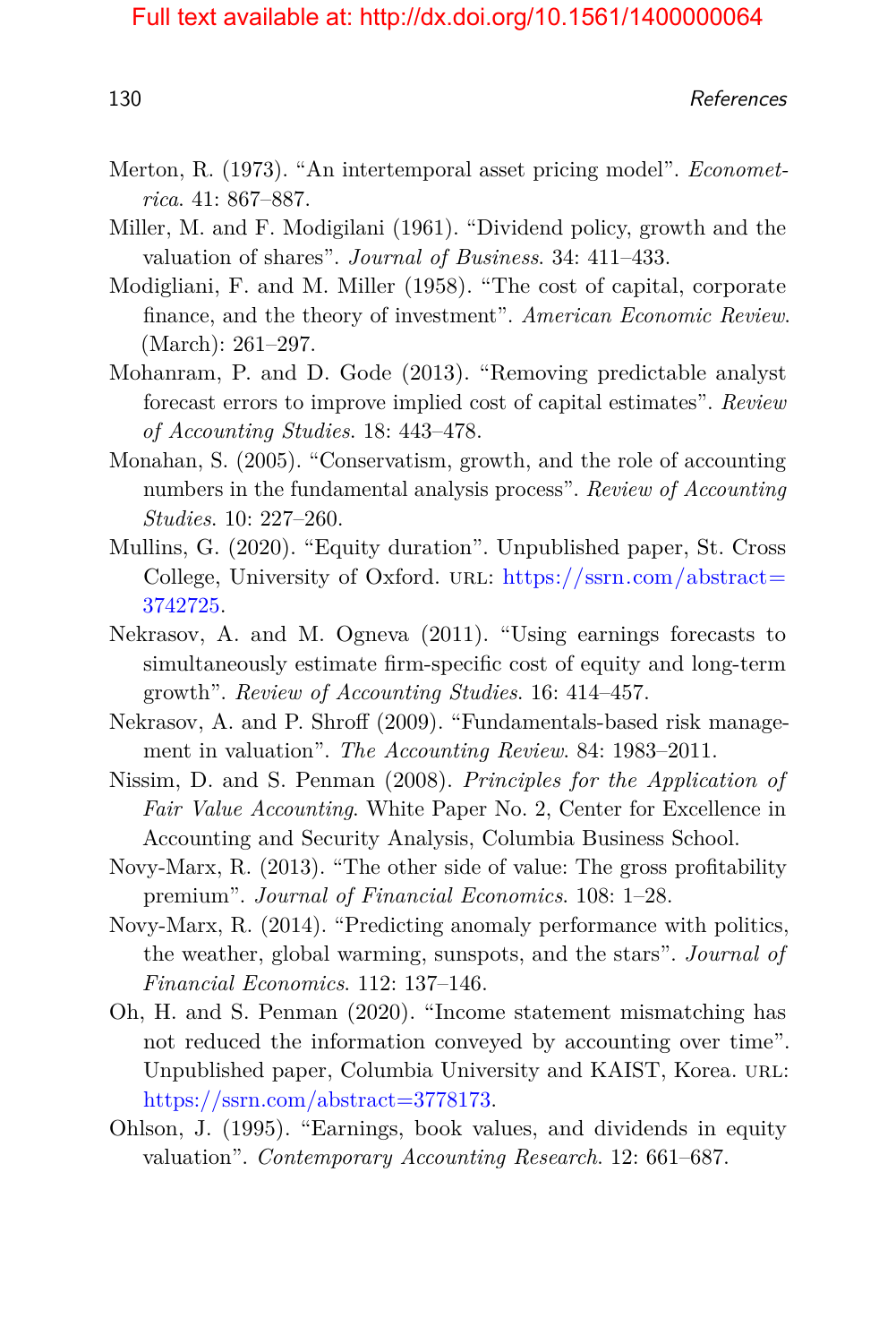- Ohlson, J. and B. Juettner-Nauroth (2005). "Expected EPS and EPS growth as determinants of value". *Review of Accounting Studies*. 10: 349–365.
- Oswald, D., A. Simpson, and P. Zarowin (2020). "The information benefits of R&D capitalization". Working paper, University of Michigan, London School of Economics, and New York University.
- Page, S. and R. Panariello (2018). "When diversification fails". *Financial Analysts Journal*. 74(3): 19–32.
- Paton, W. and A. Littleton (1940). *An Introduction to Corporate Accounting Standards, Monograph No. 3*. Chicago, IL: American Accounting Association.
- Peasnell, K. (1982). "Some formal connections between economic values and yields and accounting numbers". *Journal of Business Finance and Accounting*. 9(3): 361–381.
- Penman, S. (1987). "The distribution of earnings news over time and seasonalities in aggregate stock returns". *Journal of Financial Economics*. 18(2): 199–228.
- Penman, S. (2009). "Accounting for intangible assets: There is also an income statement". *Abacus*. 45(3): 358–371.
- Penman, S. (2013). *Financial Statement Analysis and Security Valuation*. 5th edition. New York, NY: The McGraw-Hill Companies.
- Penman, S. (2016). "Accounting for risk and the expected return". *Abacus*. 52(1): 106–129.
- Penman, S. and F. Reggiani (2013). "Returns to buying earnings and book value: Accounting for growth and risk". *Review of Accounting Studies*. 18: 1021–1049.
- Penman, S. and F. Reggiani (2018). "Fundamentals of value vs. growth investing and an explanation for the value trap". *Financial Analysts Journal*. 74: 102–119.
- Penman, S. and F. Reggiani (2021). "A fundamental explanation for the size premium in returns and its variation over time". Unpublished paper, Columbia Business School and University of Zürich.
- Penman, S., F. Reggiani, S. Richardson, and İ. Tuna (2018). "A framework for identifying accounting characteristics for asset pricing models, with an evaluation of book-to-price". *European Financial Management*. 24: 488–520.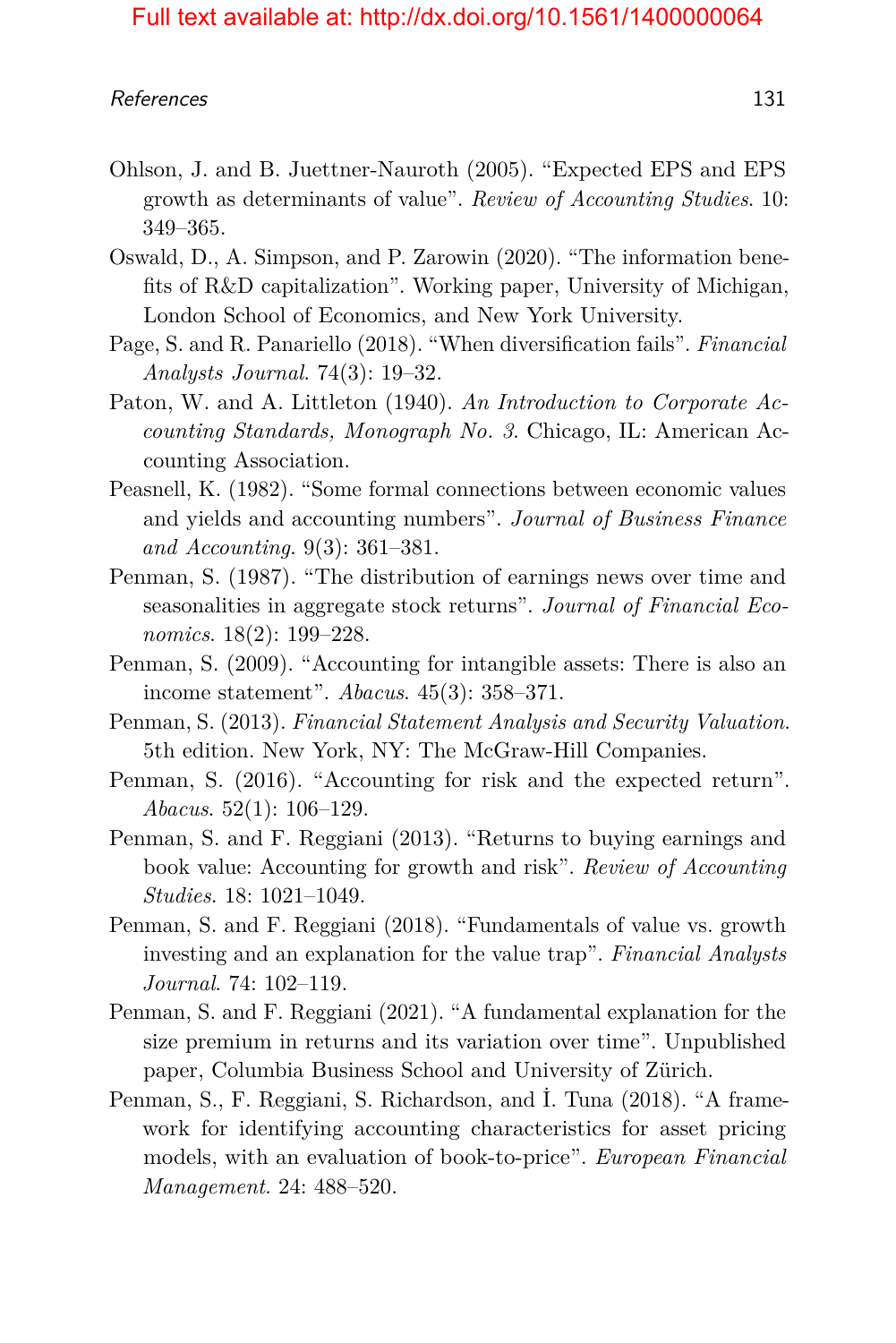- Penman, S., S. Richardson, and İ. Tuna (2007). "The book-to-price effect in stock returns: Accounting for leverage". *Journal of Accounting Research*. 45(May): 427–467.
- Penman, S. and T. Sougiannis (1997). "The dividend displacement property and the substitution of anticipated earnings for dividends in equity valuation". *The Accounting Review*. 72: 1–21.
- Penman, S. and N. Yehuda (2019). "A matter of principle: The identification of cash-flow news and discount-rate news in financial statements". *Management Science*. 65: 5584–5602.
- Penman, S. and X. Zhang (2002). "Accounting conservatism, the quality of earnings, and stock returns". *The Accounting Review*. 77: 237–264.
- Penman, S. and X. Zhang (2020). "A theoretical analysis connecting conservative accounting to the cost of capital". *Journal of Accounting and Economics*. 69: 1–25.
- Penman, S. and X. Zhang (2021a). "Connecting book rate of return to risk and return: The information conveyed by conservative accounting". *Review of Accounting Studies*. 26(1): 391–423.
- Penman, S. and X. Zhang (2021b). "Accounting for asset pricing factors". Unpublished paper, Columbia Business School and Haas School of Business, University of California, Berkeley. url: [https://ssrn.com/](https://ssrn.com/abstract=3881177) [abstract=3881177.](https://ssrn.com/abstract=3881177)
- Penman, S. and J. Zhu (2014). "Accounting anomalies, risk and return". *The Accounting Review*. 89: 1835–1866.
- Penman, S. and J. Zhu (2021). "An accounting-based asset pricing model and a fundamental factor". Unpublished paper, Columbia Business School and Fanhai International School of Finance, Fudan University. URL: [https://ssrn.com/abstract=3393068.](https://ssrn.com/abstract=3393068)
- Penman, S., J. Zhu, and H. Wang (2021a). "The implied cost of capital: Accounting for growth". Unpublished paper, Columbia Business School, Fanhai International School of Finance, Fudan University, and Shanghai Advanced Institute of Finance. URL: [https://ssrn.com/](https://ssrn.com/abstract=3470619) [abstract=3470619.](https://ssrn.com/abstract=3470619)
- Penman, S., J. Zhu, and H. Wang (2021b). "Returns on risky portfolios are explained by a two-factor model". Unpublished paper, Columbia Business School, Fanhai International School of Finance, Fudan University, and Shanghai Advanced Institute of Finance.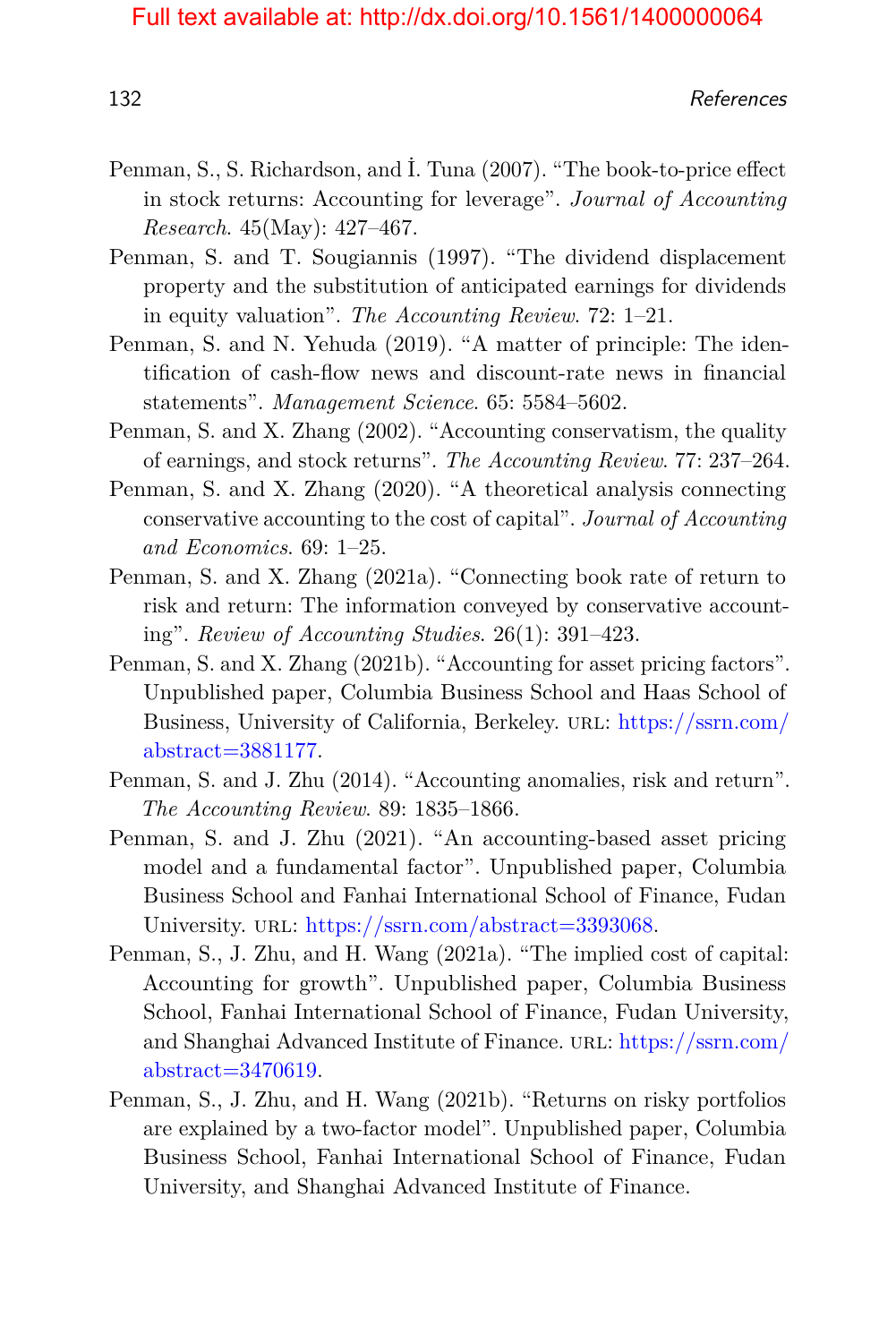- Peters, R. and L. Taylor (2017). "Intangible capital and the investment-*q* relation". *Journal of Financial Economics*. 123: 251–272.
- Pfeiffer, T. and G. Schneider (2007). "Residual income-based compensation plans for controlling investment decisions under sequential private information". *Management Science*. 53(3): 495–507.
- Pope, P. and P. Wang (2005). "Earnings components, accounting bias and equity valuation". *Review of Accounting Studies*. 10: 387–407.
- Preinreich, G. (1936). "The fair value and yield of common stock". *The Accounting Review*. 11(2): 130–140.
- Preinreich, G. (1938). "Annual survey of economic theory: The theory of depreciation". *Econometrica*. 6: 219–241.
- Rajan, M., S. Reichelstein, and M. Soliman (2007). "Conservatism, growth, and return on investment". *Review of Accounting Studies*. 12: 325–370.
- Rogerson, W. (1997). "Intertemporal cost allocation and managerial investment incentives: A theory explaining the use of economic value added as a performance measure". *Journal of Political Economy*. 105: 770–795.
- Rogerson, W. (2008). "Intertemporal cost allocation and investment decisions". *Journal of Political Economy*. 116: 931–950.
- <span id="page-28-0"></span>Rosenberg, B. and W. McKibben (1973). "The prediction of systematic and specific risk in common stocks". *Journal of Financial and Quantitative Analysis*. 8: 317–333.
- Ross, S. A. (1976). "The arbitrage theory of capital asset pricing". *Journal of Economic Theory*. 13: 341–360.
- Rubinstein, M. (1976). "The valuation of uncertain income streams and the pricing of options". *Bell Journal of Economics*. 7: 407–425.
- Saito, S. and Y. Fukui (2016). "Convergent evolution in accounting conceptual framework: Barker and Penman (2016) and ABSJ (2006)". Unpublished paper, University of Tokyo and Aoyama Gakuin University.
- Sanders, T., H. Hatfield, and U. Moore (1938). *A Statement of Basic Accounting Principles*. New York, NY: American Institute of Accountants.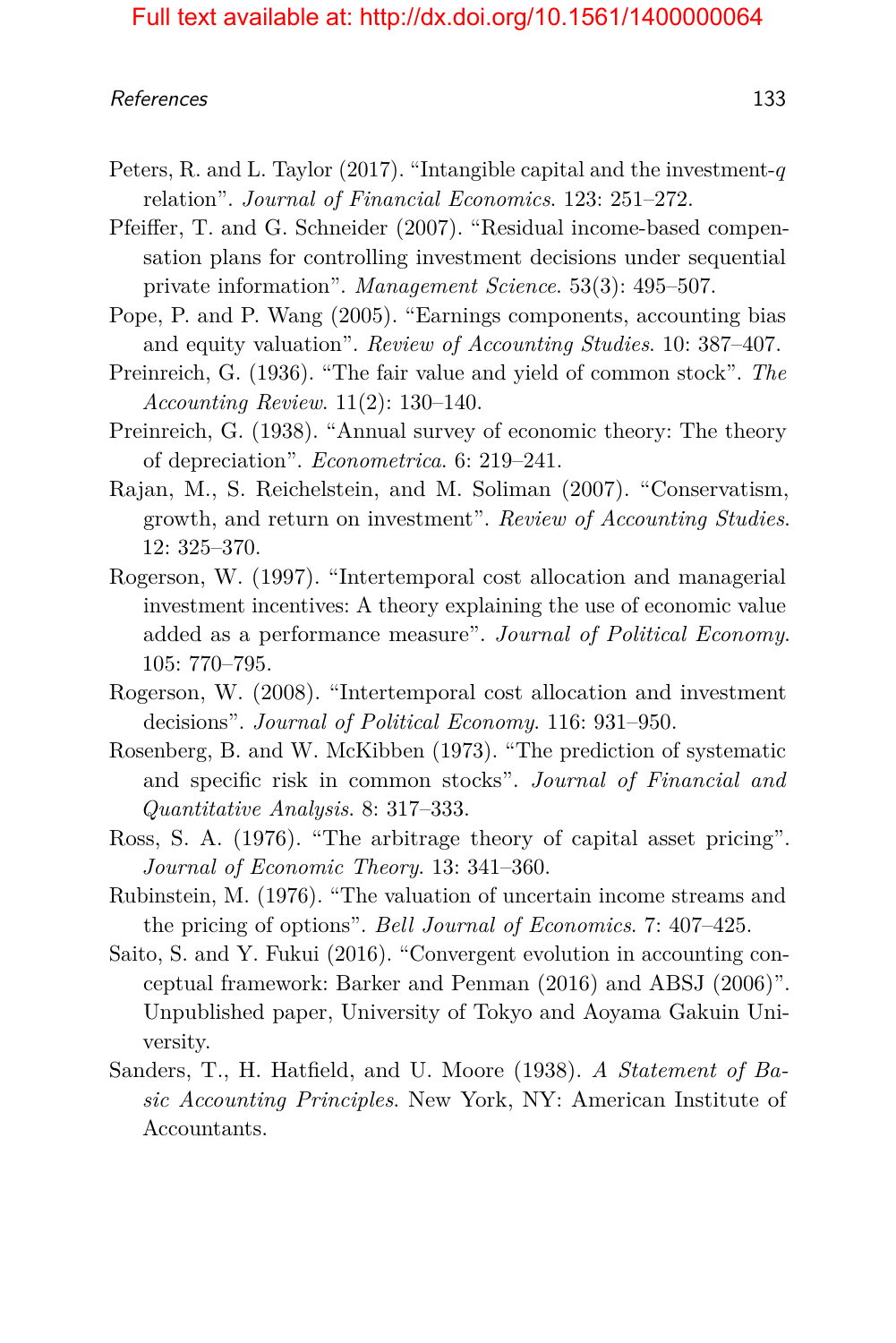- Schlag, C., J. Thimme, and R. Weber (2020). *Implied Volatility Duration: A Measure for the Timing of Uncertainty Resolution*. SAFE Working Paper No. 265, Leibniz Institute for Financial Research.
- Securities and Exchange Commission (SEC) (1999). *Staff Accounting Bulletin No. 101: Revenue Recognition in Financial Statements*. Washington, DC: SEC.
- Shroff, P. (1995). "Determinants of the returns-earnings correlation". *Contemporary Accounting Research*. 12(Fall): 41–55.
- Skinner, D. (2008). "Accounting for intangibles—A critical review of policy recommendations". *Accounting & Business Research*. 38(3): 191–204.
- Sloan, R. (1996). "Do stock prices fully reflect information in accruals and cash flows about future earnings?" *The Accounting Review*. 71: 289–315.
- Smith, K. and E. So (2021). "Measuring risk information". Unpublished paper, Stanford University and MIT. url: [https://ssrn.com/abstra](https://ssrn.com/abstract=3519543) [ct=3519543.](https://ssrn.com/abstract=3519543)
- Solomons, D. (1965). *Divisional Performance: Measurement and Control*. New York, NY: Financial Executives Research Foundation.
- Sougiannis, T. (1994). "The accounting based valuation of corporate R&D". *The Accounting Review*. 69(1): 44–68.
- Srivastava, A. (2014). "Why have measures of earnings quality changed over time?" *Journal of Accounting and Economics*. 57(2–3): 196–217.
- Sterling, R. (1967). "Conservatism: The fundamental principle of valuation in traditional accounting". *Abacus*. 3(2): 109–132.
- Sterling, R. (1970). *Theory of the Measurement of Enterprise Income*. Lawrence, KN: University Press of Kansas.
- Stern, J. and J. Shiely (2001). *The EVA Challenge: Implementing Value Added Change in an Organization*. New York, NY: John Wiley & Sons.
- Thomas, J. and H. Zhang (2002). "Inventory changes and future returns". *Review of Accounting Studies*. 7: 163–187.
- Titman, S., K. Wei, and F. Xie (2004). "Capital investment and stock returns". *Journal of Financial and Quantitative Analysis*. 39: 677– 700.